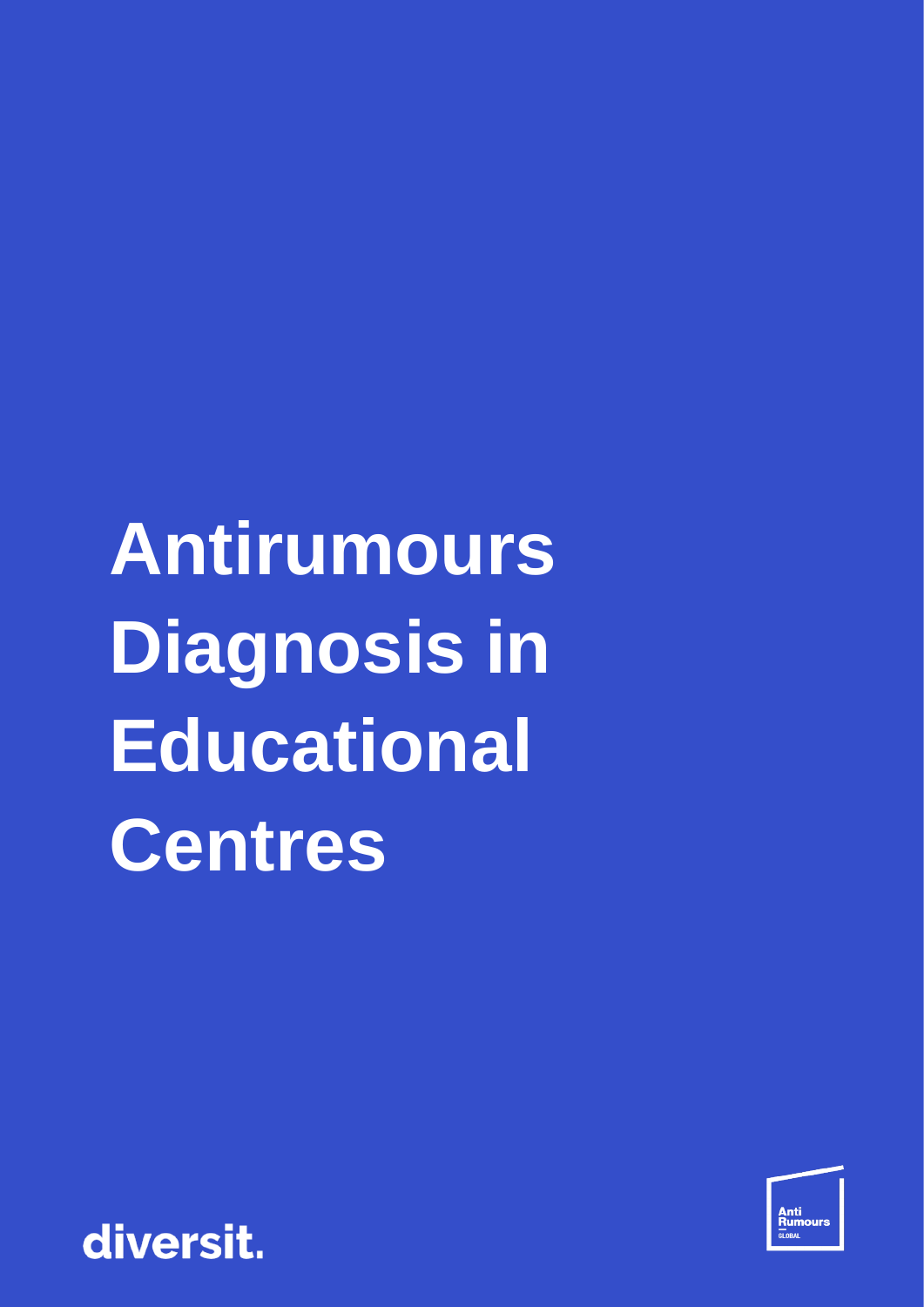# **Antirumours Diagnosis in Educational Centres**

Author: Marta Pérez Ramírez Coordination: Dani de Torres Review & editing: Team Diversit.

© Diversit, December 2021

With the support of:



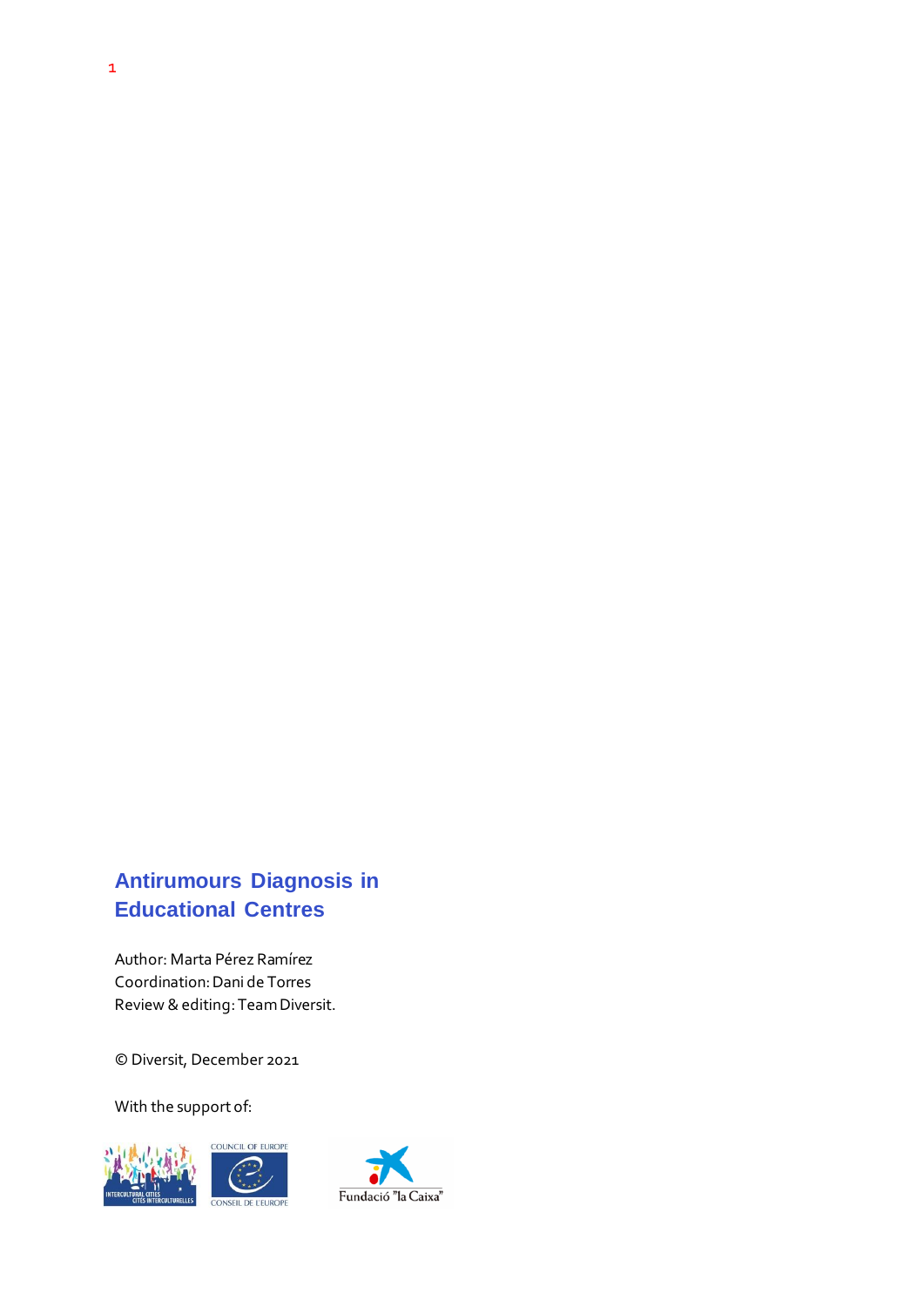## **1 Introduction \_\_ 3**

## **2 Why is a diagnosis needed? \_\_4**

#### **3 How to make a diagnosis \_\_6**

- 1. Proposed structure
- 2. Methodology

### **4 Diagnosis content \_\_8**

#### 1. The educational centre

- a) The educational project is the starting point
- b) Teaching staff: profile, training and perceptions
- c) Management and non-teaching staff

## 2. Students

- a) Student profile
- b) Intercultural competences
- c) Perceptions

#### 3. The community

- a) Institutional and social context
- b) Families and Parents' Associations
- c) Mapping actors
- d) Mapping initiatives and projects
- 4. Challenges and opportunities

#### **5 Appendix \_\_18**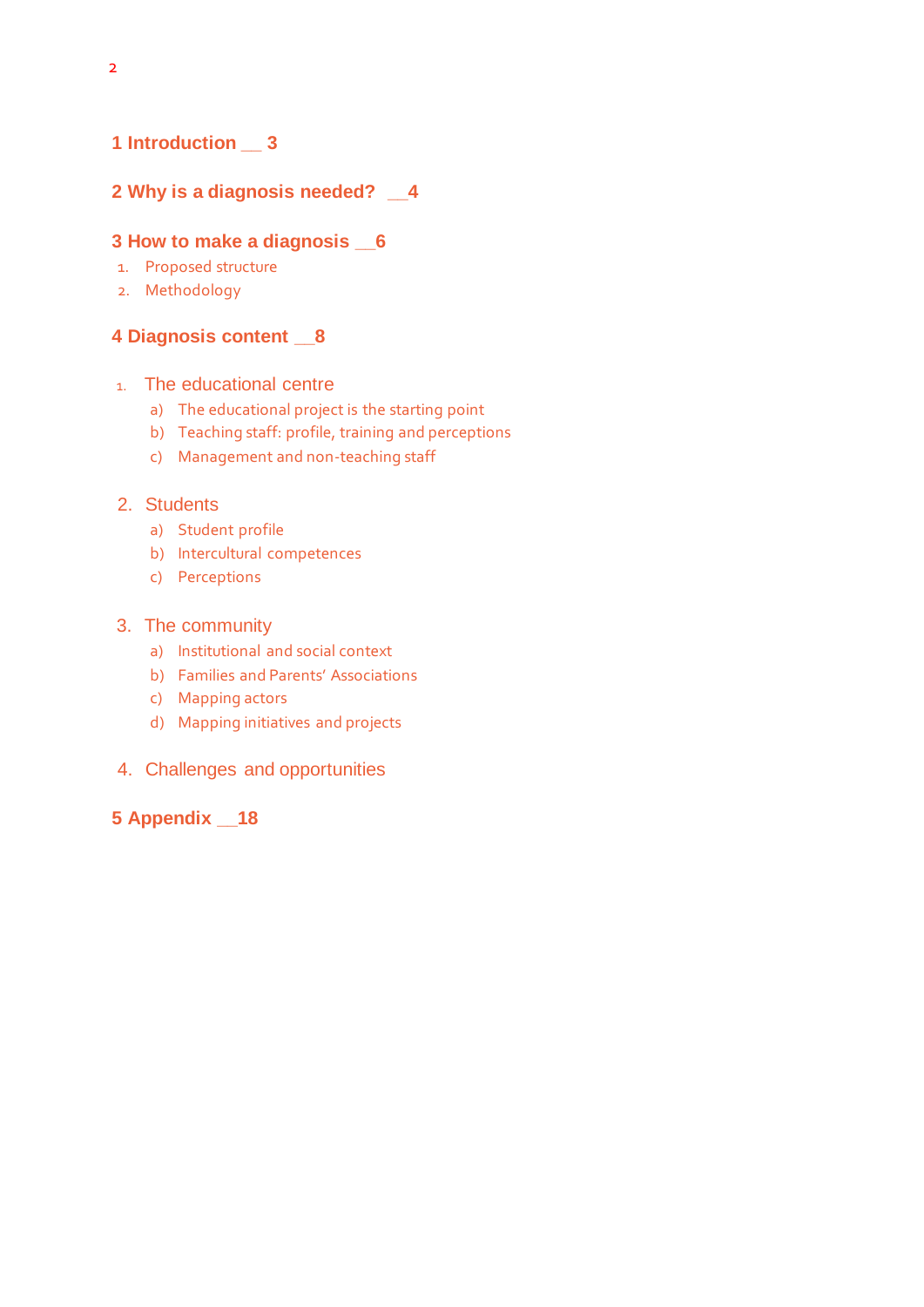

## **#01 Introduction**

The Antirumours Guide for the Educational Field was published in June 2020. The aim of the guide was to adapt the Antirumours Strategy to the educational field in particular. Drawing from a range of experiences and projects, content from the Council of Europe's Antirumours Handbook, and an analysis of various research studies, the guide aims to set out guidelines for intervention and other criteria to inspire actors working in the educational field.

The testing stage of the Antirumours Guide for the Educational Field made it clear that further efforts were required in the definition of shared criteria to use when making an effective diagnosis of the centre (or centres). This could be at the start of planning an Antirumours Strategy (ARS), or when carrying out antirumours actions. Cities that have prioritised this task under their ARS framework often working with social enterprises - have expressed the need for resources to help with the diagnostic process.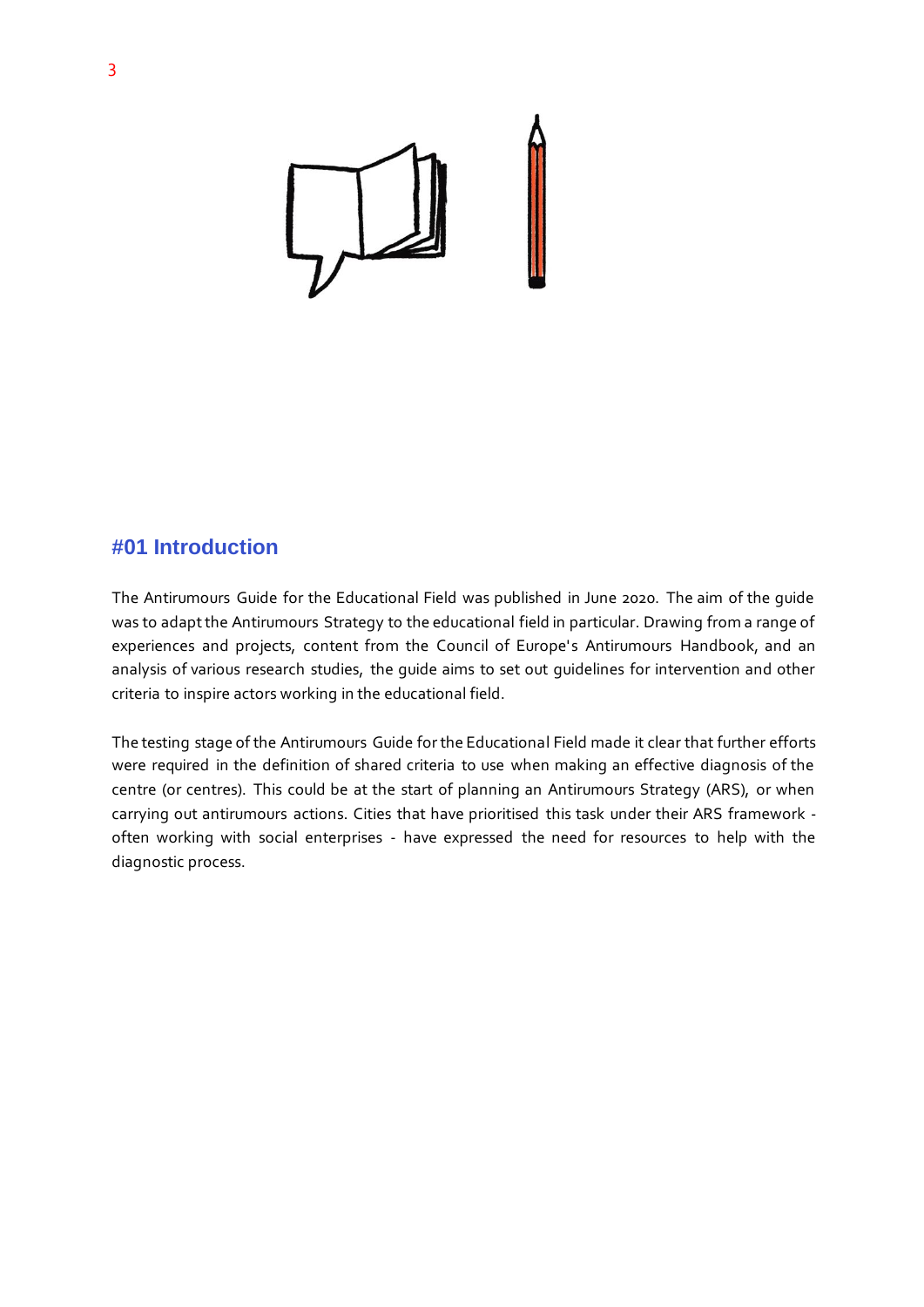

## **#02 Why is a diagnosis needed?**

What is the starting point? What are the challenges related to prejudices and rumours in the educational centre? What is already being done to tackle them, and is it approached? Which actors should be involved and play a key role in the centre's Antirumours Strategy and therefore, the diagnosis?

The diagnosis should be seen as an ongoing process, which can be updated and enriched over the course of implementing the strategy. It should be seen as an opportunity to stop, take a step back, and listen to the many voices in the setting. The results and conclusions of the diagnosis can also be used for purposes beyond designing and implementing an ARS.

The following four points summarise the objectives of the diagnosis:

- It is important to understand the reality of the centre, taking a multi-dimensional perspective and identifying the challenges that need to be honed in on, listening to a broad range of actors. Firstly, this reality encompasses the school's **context and setting**: the neighbourhood or district, the educational community, families, government agencies, etc.
- Secondly, the diagnosis will create awareness of the situation in terms of existing prejudices and **rumours circulating around the school**. It is important to emphasise that detecting the main rumours relating to diversity (and those affecting the most stigmatised groups) should be seen as an opportunity to create spaces of active listening. The perceptions, emotions and preoccupations of the various actors should be heard without resorting to an approach based on culpability, and instead encouraging reflection, open debate and critical thinking. Rumours are the starting point for tackling more complex themes related to the causes and consequences of prejudices such as discrimination or inequalities.
- **•** On rare occasions, educational centres will be starting to combat discrimination or prejudices from scratch. Here, an antirumours approach can be used to build on existing work, thus avoiding the need to design new actions. This is why it is important **to know what is being done,** both in the school itself and the wider context. That way, it can be established whether any of the work done already can be harnessed, and see how the antirumours perspective can be used to improve on existing work. This mapping should aim to gain an understanding of the initiatives the school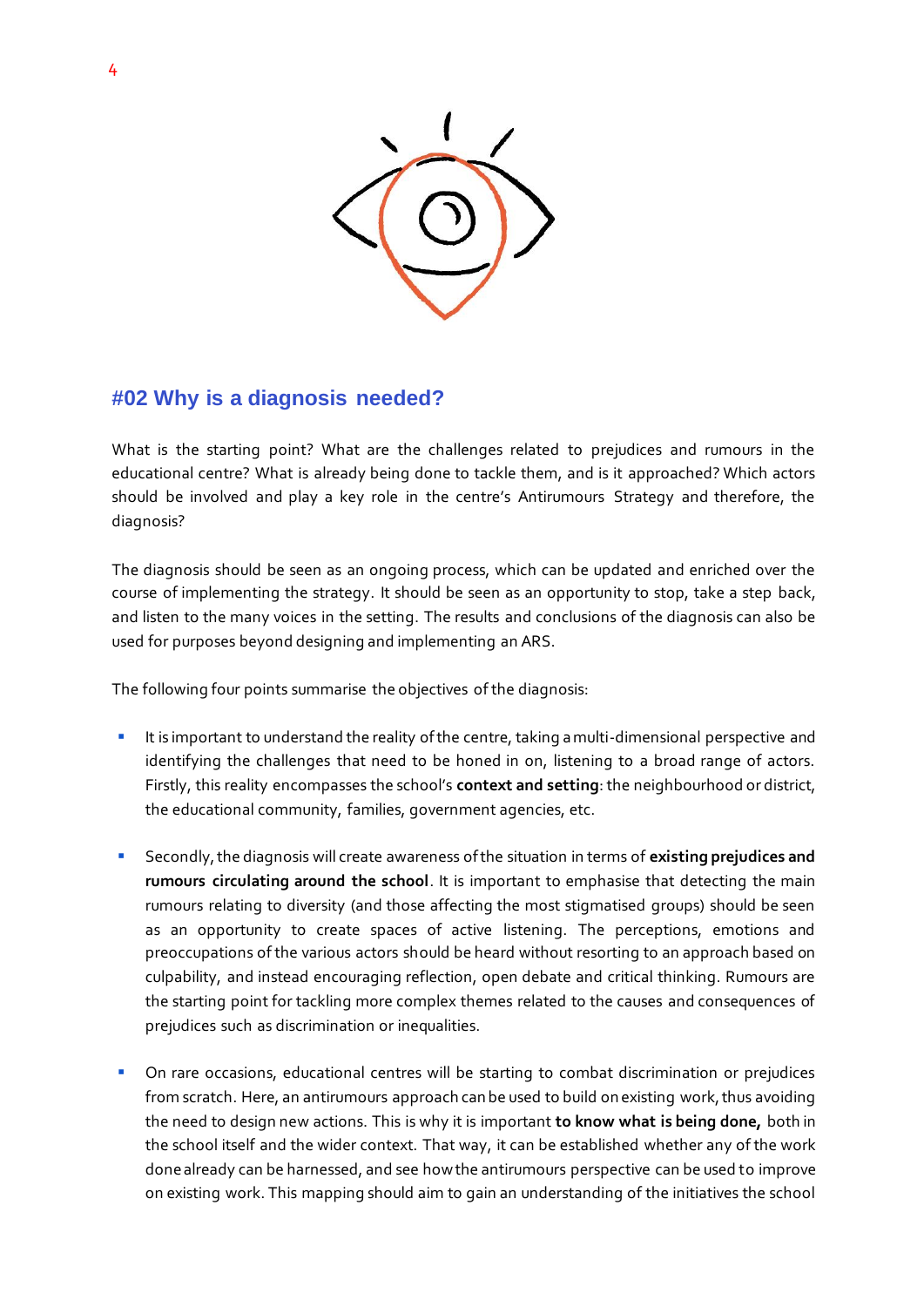is already involved in, as well as the actors working in the educational field who can become key allies in the ARS.

▪ This knowledge will allow the **definition of specific objectives and priorities** of interventions with an antirumours approach; which actors should be involved; with which organisations collaborations can be formed; which fields should be involved, etc.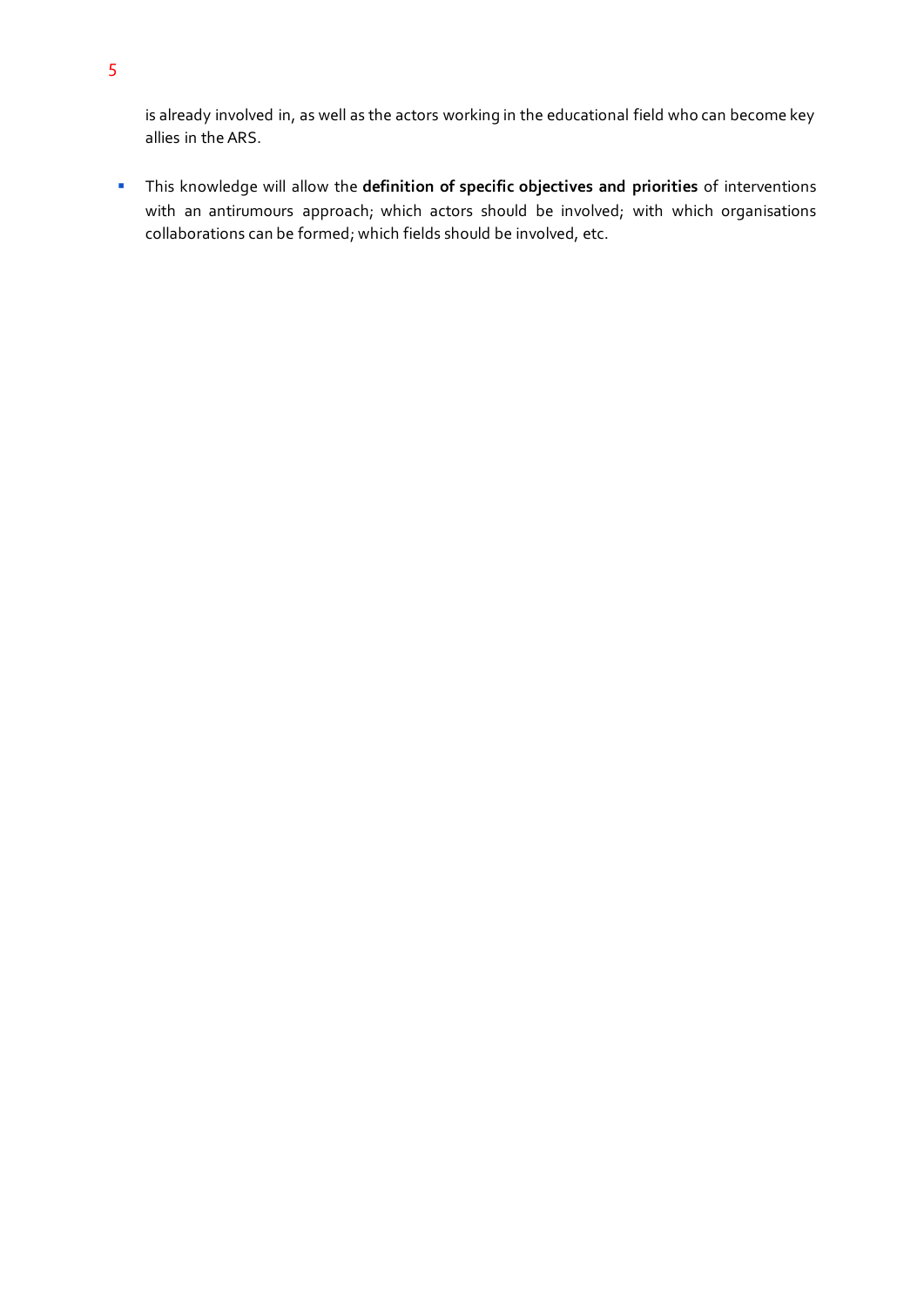

## **#03 How to make a diagnosis**

## **Proposed structure**

There are a number of ways of presenting and organising information for a diagnosis. Next, a simple structure is proposed, to be used as a reference when working out which information is necessary.

One alternative structure is to use the logic of intercultural principles: equality, recognition of diversity and positive interaction/participation. The educational field presents the opportunity to put this exercise into practice, given that to an extent, it functions as a small-scale municipality.

#### **Framework**

- Institutional and social context
- **Educational project**

#### **Overview**

- Socio-demographic data for the neighbourhood/district/city
- Educational centre data (teaching staff, student profile)
- **■** Identifying rumours, prejudices
- Coexistence in diversity within the centre

#### **Mapping**

- Who's who: key actors for the ARS
- **EXECUTE:** Initiatives, projects, existing actions inside and outside of the educational centre

### **Analysis: spaces of improvement and opportunities**

**Action plan: designing an ARS**

It should be pointed out that the content of this guide does not follow that of the proposed structure. Rather, the content is organised according to key actors in the educational field: the institution itself (teaching staff, management team and other non-teaching staff), students and the school community. Nevertheless, it offers tools and guidelines for compiling the information for each section of the proposed structure: framework, overview, mapping and analysis.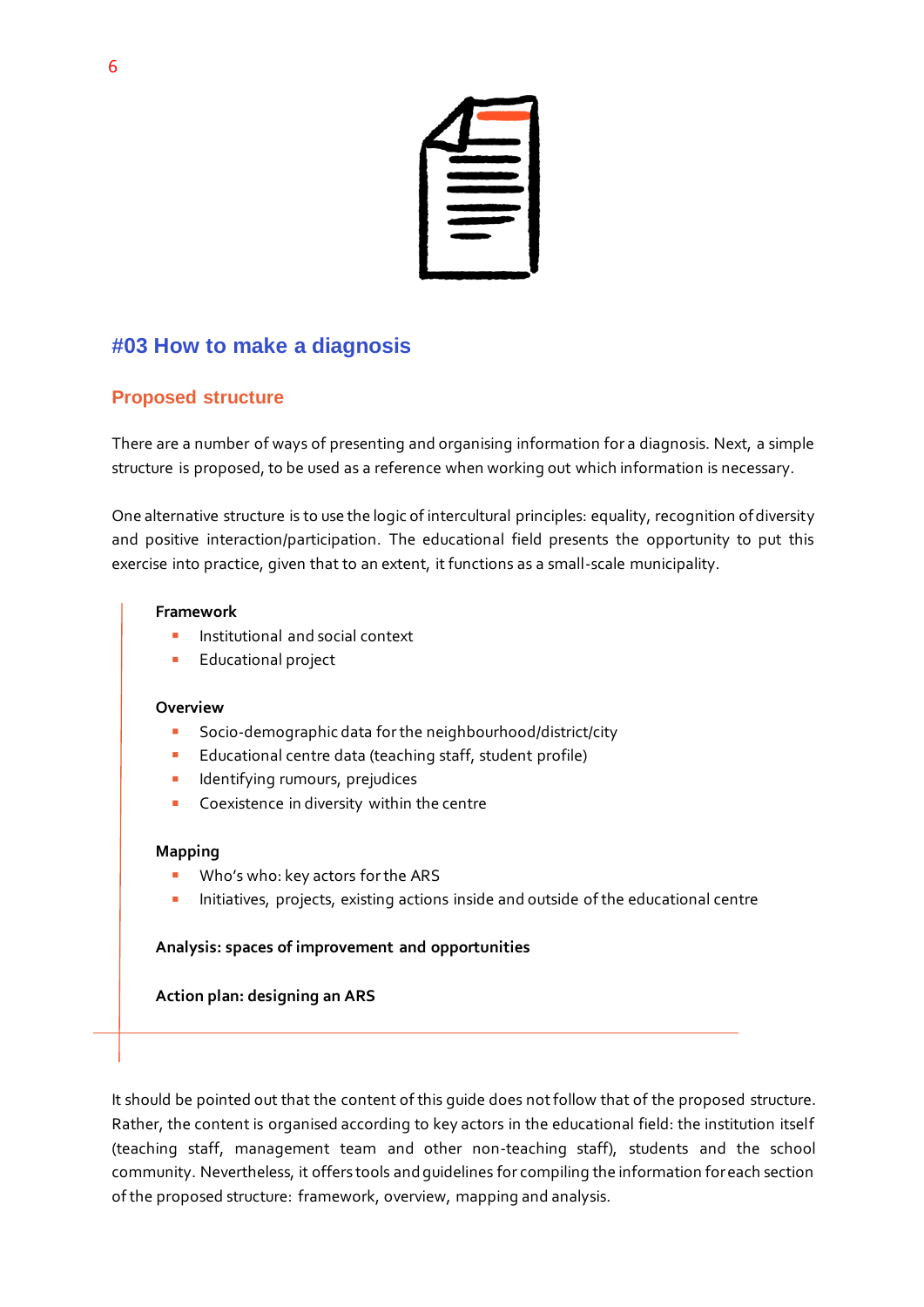#### **Methodology**

Using a combination of methods and tools is recommended for making the diagnosis. These include individual interviews with key actors, online surveys, focus groups, and more informal meetings with various actors such as the management team, teaching staff, families, local organisations, etc. A number of territories have used the standard questionnaire design or survey provided by experts to identify challenges and rumours linked to diversity. These include closed questions, rating scale questions and more open, qualitative questions. They can be carried out online to reach more people, but face-to-face interviews with key actors are also useful, offering a space for debate and analysis.

Work with students may focus on participatory, fun activities, adapted to the various target age groups and objectives. This may require the support (or direct involvement) of teaching staff or experts in facilitating such activities.

The diagnosis will also require desk research: educational project, coexistence plan (if such a plan exists), training plan, programmes, evaluations, reports and studies that affect the centre, local and regional policy, projects and initiatives in which the school participates, etc. Having said that, it is unlikely that a school will be starting from scratch; as explained later, a prior diagnosis from the centre is required when drafting educational projects and coexistence plans. Furthermore, a number of universities investigating themes related to school segregation, early school leaving, and Departments of Education release reports in this regard.

The following section proposes methodologies for gathering information. These proposals are referenced in the appendix, which includes examples of questionnaires and exercises.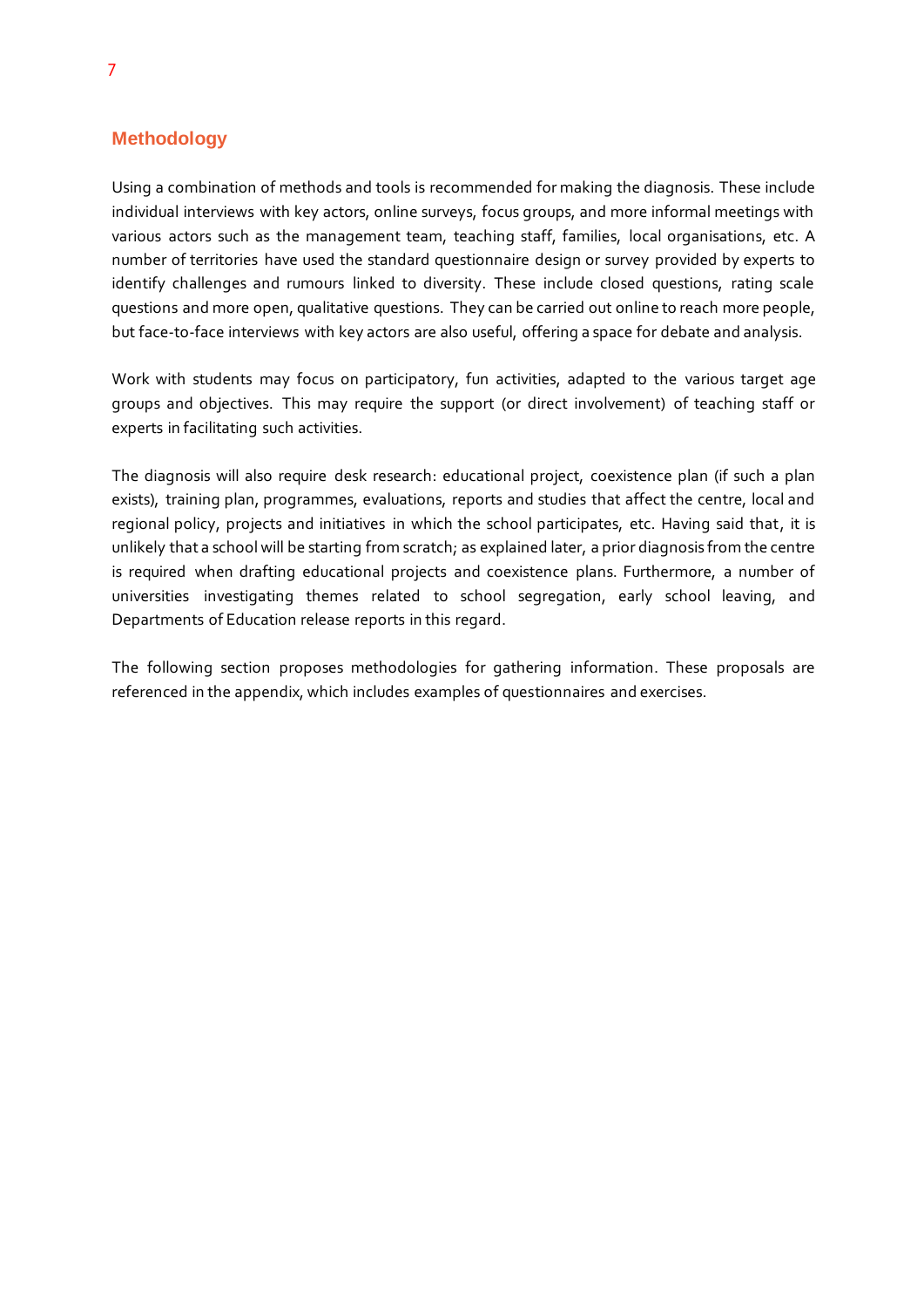

## **#04 Diagnosis content**

Reducing prejudices is a shared responsibility, and interventions taking the antirumours approach should target not only students, but the centre's teaching staff, parents, and even the local community. This section will therefore be organised according to the various actors active in the educational field.

### 1. **The educational centre**

#### **a. The educational project is the starting point**

An essential component of an effective response to diversity is to obtain consensus and agreement from the entire school community. These agreements will be reflected in several of the centre's documents such as the Educational Project (CEP) or Coexistence Plan<sup>1</sup>.

The CEP is a reference framework that pulls together the educational centre's identity, objectives and organisation. It sets out the curriculums approved by the education authorities, as well as how values are taught. Ideally, the centre will analyse the social and cultural context when drafting the CEP, and draw on these characteristics to identify specific needs and how to tackle them, also outlining a **Coexistence Plan** and how student diversity will be addressed. At the same time, this plan will draw on an analysis of the state of coexistence in the centre. Having evaluated areas for improvement, a series of objectives and actions will be suggested to improve coexistence. Likewise, the plans will look into strategies for coordination between other members of the school community.

The CEP may contain other elements such as a teaching staff training plan, criteria for organising and dividing the school day (and extra-curricular time) or other plans the school has in place to promote specific skills among students.

In this regard, the first step to making an antirumours diagnosis should be based on an analysis of the CEP itself, including the Coexistence Plan (if there is one) and the analyses of the situation used when

<sup>1</sup> A Coexistence Plan is a mandatory requirement of some regional governments (such as Catalonia). Others, such as the Basque Country, have developed a Diversity Response Plan which must be aligned with the Coexistence Plan.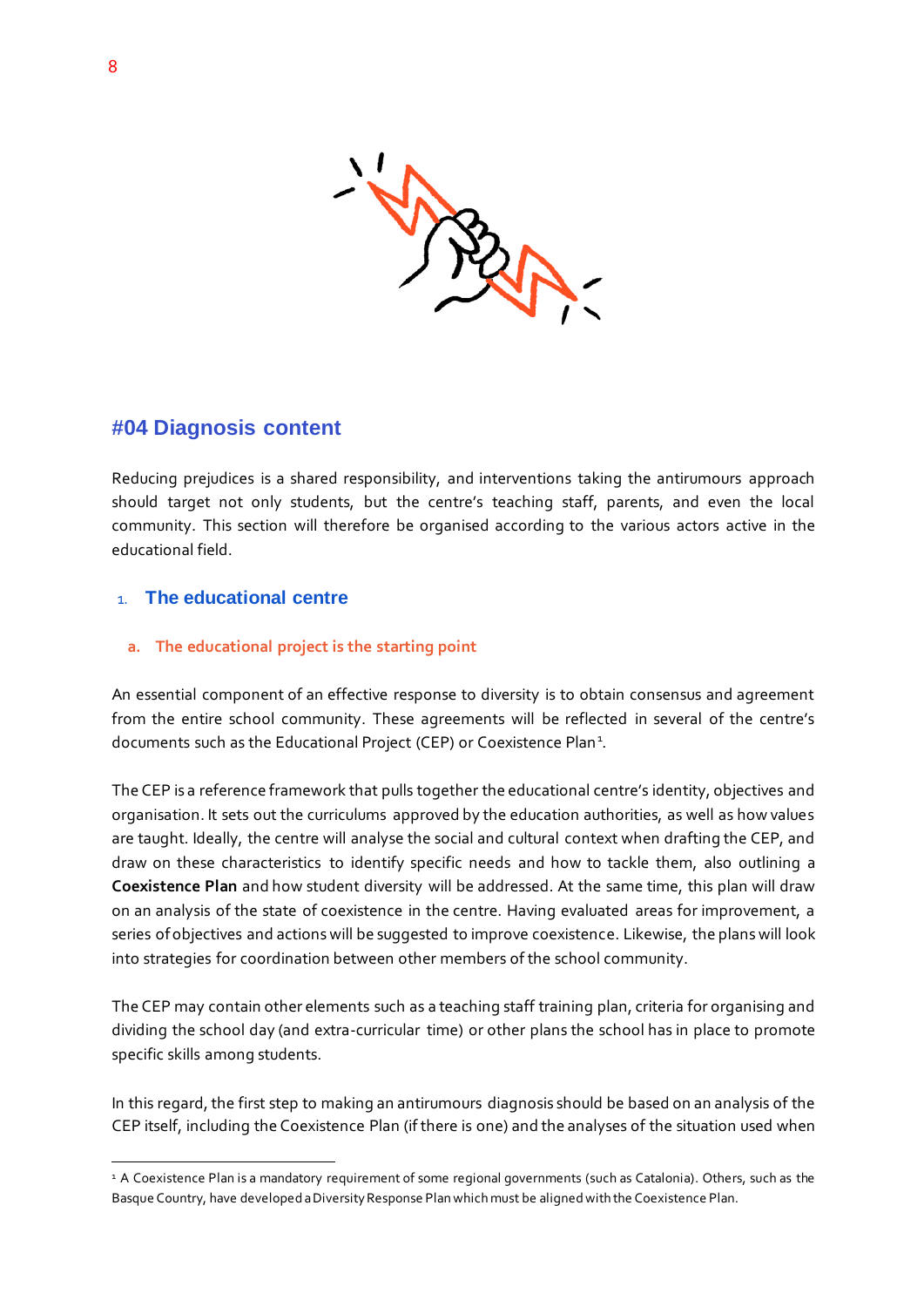establishing these frameworks. Next we will look at some questions that can facilitate the centre's analysis of strategies and plans.

- **■** Is there a body or interdepartmental structure responsible for intercultural or living together strategy/plans?
- Has the centre analysed the social and cultural context when drafting educational plans? Have the centre's sociodemographic changes over the years been identified and analysed?
- **•** What information is included about living together both inside and outside of the school setting? What challenges are identified in the scope of coexistence, in the district and in the centre?
- **■** What specific initiatives or actions have been determined to improve issues related to equality, recognising diversity and coexistence, and positive interaction?
- **■** How does the centre ensure that representing and valuing diversity (through teaching methods, decision-making, codes of conduct, the curriculum, etc.) goes further than conflict resolution?
- **•** Does it include an intercultural competences training plan for teaching staff?
- **•** Which specific diversity/interculturality-related skills does it suggest encouraging among students?

This document review should be complemented by interviews or a focus group with the school management team. Appendix 1 proposes sets of questions.

#### **b. Teaching staff: profile, training and perceptions**

Often, the workforce of an educational setting does not reflect the diversity of the city's residents. This lack of representation is a concern for all educational centres. In centres with a high concentration of students with a foreign background or those of a particular ethnicity, the imbalance is even more stark. In this sense, it would be interesting to **take a snapshot of the profile of the centre's teaching staff**. It is important to think beyond background or nationality, and recognise the fact that diversity encompasses other aspects such as mother tongue languages, official language proficiency, belonging to ethnic minorities, sexual orientation, etc.

Working with teaching staff is key to achieving our objective of increasing and improving intercultural competences, and consequently reducing prejudices. Staff should be equipped with self-awareness and intercultural knowledge. This should encourage critical thinking and identify the emotions surrounding intercultural encounters, from the perspective of both majority and minority groups. It will also play a role in mediating any concerns or misunderstandings that may arise in classrooms.

The school's management team should be tasked with providing training to develop intercultural competences among all staff. This training may take the form of official training programmes or ad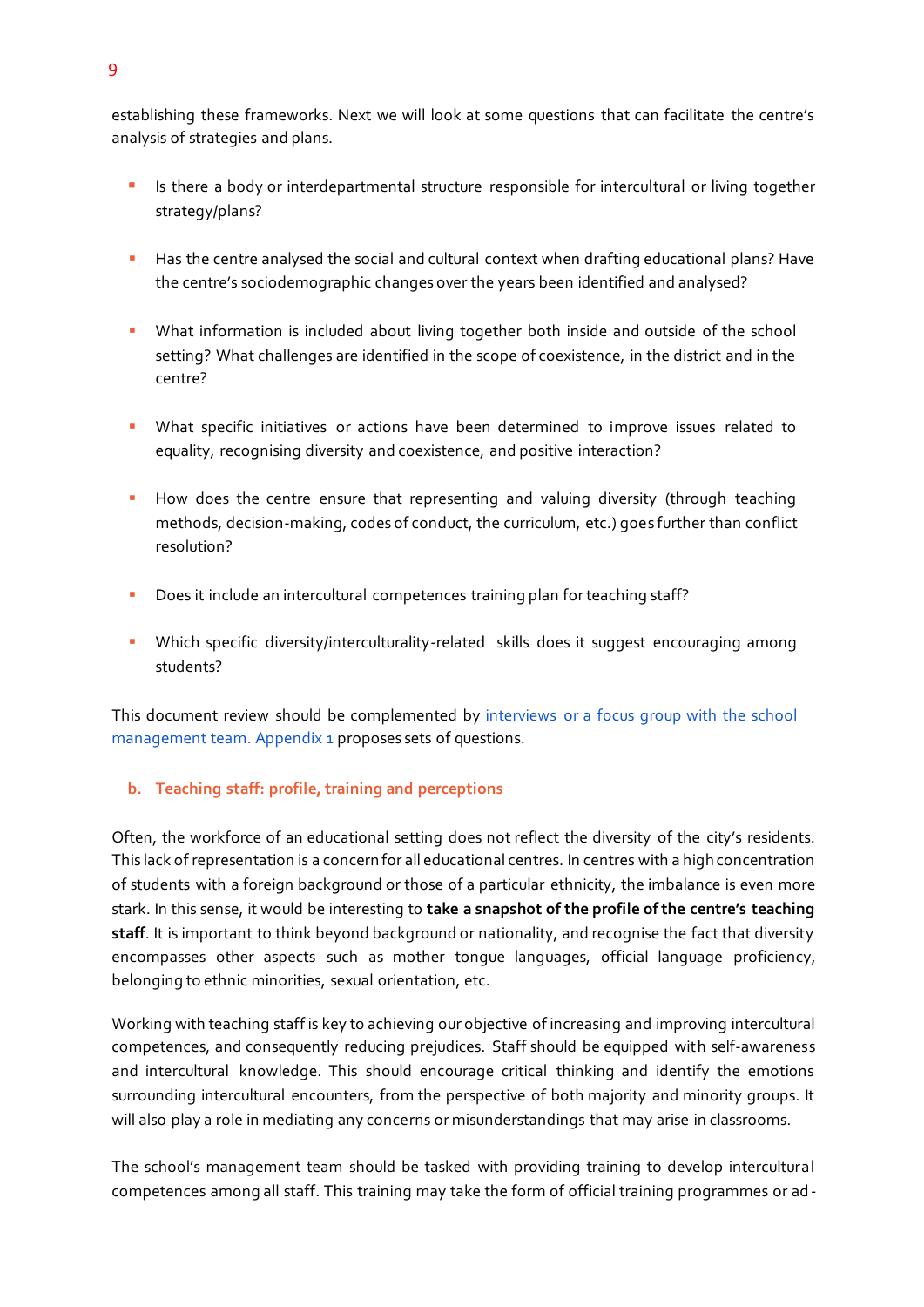hoc training sessions. Below are a series of questions intended to **find out about training** on subjects such as intercultural education, discrimination, diversity etc. offered at the centre.

- What intercultural training does the school offer?
- Is the training a Department of Education initiative, organised regionally, or by a social enterprise?
- What is the frequency, length and format of the training?
- Is training assessed? (in terms of expectations, results, etc.)?
- What percentage of teaching staff have received such training?
- Have teaching staff received any antirumours training? If yes, was this under the framework of a council's ARS or a social enterprise initiative?

As well as finding out about any training teaching staff receive, carrying out an online survey or focus groups with teaching staff is proposed in order to examine their perceptions of the reality of the school, coexistence, rumours and prejudices, challenges and personal or pedagogical needs, the methodologies used, etc. A sample questionnaire is included in Appendix 2.

#### **c. Management and non-teaching staff**

It is crucial to recognise that a lack of representation in school settings extends to **management staff and non-teaching staff** (examples include administrative staff, cleaning and canteen services, IT and library staff, break time supervisors, etc.). Generally speaking, these actors are not factored into diversity-related strategies and plans. This is why it would also be interesting to take a snapshot of the various profiles making up the centre's staff.

Just as with teaching staff, the centre should provide training to develop intercultural competences to non-teaching staff and even the management team, to ensure their overall vision of the centre's fight against prejudice and discrimination is aligned.

As such, posing the same training questions to these staff members, and gathering data on their perceptions and any rumours or prejudices detected via focus groups, interviews or surveys are all recommended.

Meetings, interviews and focus groups with management and teaching staff can be used to measure their level of commitment to the antirumours approach, and to assess how well-equipped the centre is to launch an ARS. That way, we can begin to profile potential members of the core team. It is therefore important to stay up to date and identify the profiles with the highest level of motivation and competence.

### 2. **STUDENTS**

#### **a. Students profile**

Taking a snapshot of the centre's students is recommended, in the same way as with teaching and non-teaching staff. The following sample list includes details that may be of interest: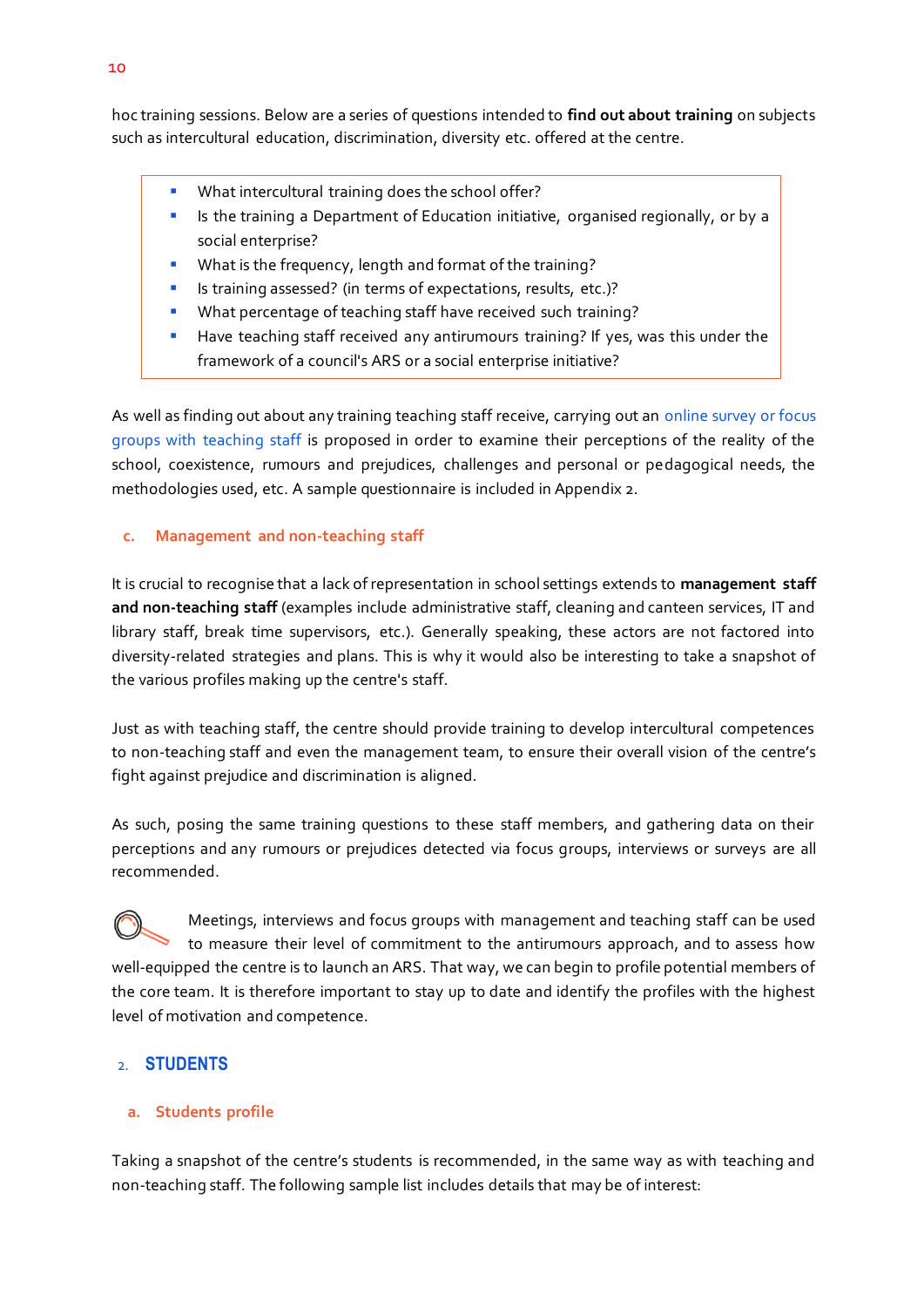- **E** Percentage of foreign-national students. Broken down by sex. Main countries of origin.
- **E** Percentage of students with a foreign background. Broken down by sex.<sup>2</sup>
- **•** Percentage of Roma students. Broken down by sex.
- **■** Students' mother tongue languages.
- **•** Official language proficiency.

Exploring data related to academic success and school leaving is recommended, cross-referencing this information with the students' sociocultural background. In this regard, regional Department of Education reports<sup>3</sup> and research carried out by universities and other research centres could be consulted.

#### **b. Intercultural competences**

It is hoped that educational centres will contribute to equipping students with the cognitive and emotional skills they need for positive intercultural encounters, as well as positive attitudes to sociocultural diversity in society. Following on from this, and based on the Council of Europe Framework for Intercultural Competences and criteria set out in the Antirumours Guide to Reducing Prejudices in Educational Centres, we have included a table below which can be used to assess the extent to which (and how) the centre is incorporating these criteria into its teaching and interventions:

| <b>Cognitive skills:</b><br>promoting<br>knowledge and<br>encouraging<br>critical thinking | Teach and raise awareness of the existence of different<br>$\blacksquare$<br>cultures and world-views, and raise awareness of different<br>cultures' historical background.<br>History of discrimination and racism.<br>$\overline{\phantom{m}}$<br>Understand the concept of culture.<br>$\overline{\phantom{0}}$<br>Explain how we represent cultural diversity in elements of<br>$\overline{\phantom{0}}$<br>our culture, and people who belong to other cultural<br>contexts. And how these elements determine our<br>relationships with these people.<br>Reinforce more global and inclusive identities.<br>$\overline{\phantom{m}}$<br>Encourage critical thinking through the assumption that we<br>$\overline{\phantom{a}}$<br>are all biased in some way. |
|--------------------------------------------------------------------------------------------|--------------------------------------------------------------------------------------------------------------------------------------------------------------------------------------------------------------------------------------------------------------------------------------------------------------------------------------------------------------------------------------------------------------------------------------------------------------------------------------------------------------------------------------------------------------------------------------------------------------------------------------------------------------------------------------------------------------------------------------------------------------------|
| <b>Emotional</b>                                                                           | Encourage the skill to empathise with the experience of                                                                                                                                                                                                                                                                                                                                                                                                                                                                                                                                                                                                                                                                                                            |
| component: work                                                                            | $\overline{\phantom{a}}$                                                                                                                                                                                                                                                                                                                                                                                                                                                                                                                                                                                                                                                                                                                                           |
| on empathy                                                                                 | being "different".                                                                                                                                                                                                                                                                                                                                                                                                                                                                                                                                                                                                                                                                                                                                                 |

<sup>2</sup> If possible, disaggregate the data as follows: a) foreign-born student who arrived in Spain aged 7 or older, who has therefore not been through the country's education system from the start; b) foreign-born student who arrived Spain aged under 7 who has therefore attended mandatory education from the start; c) student born in Spain with foreign-born parents (or one parent, where we only have data on one parent); d) student born in Spain with one of two parents being foreign born.

<sup>3</sup> As an example, the Barcelona Education Department took the vulnerability of students as a variable, rather than their background.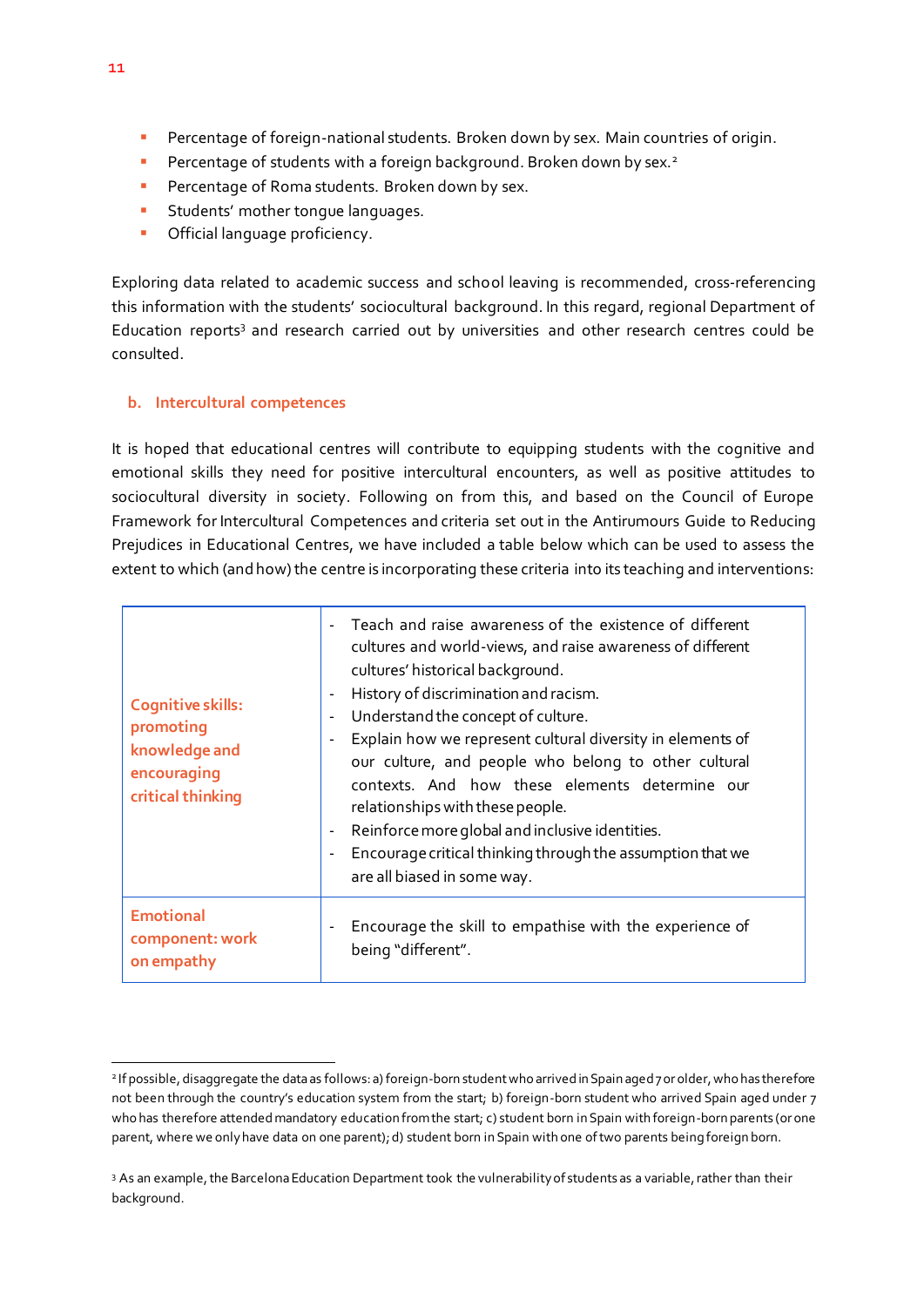

When analysing whether the centre is incorporating criteria (and how they are doing so) to reduce prejudices and negative stereotypes, existing initiatives and projects may crop up which can be entered into the mapping.

#### **c. Perceptions**

Listening to students is equally as important as listening to teaching staff, management and nonteaching staff. This will involve finding out their perceptions of diversity in the centre, coexistence, relationships between the students themselves, and student/teacher relationships; as well as the main rumours circulating around the centre and underlying prejudices.

A series of questions are proposed in Appendix 3 which are suitable for secondary and Baccalaureate students. For younger age groups, exercises or games are recommended to gauge their perceptions on stereotypes and rumours among students (Appendix 4).

It is advisable to dedicate fewer resources to identifying rumours, and place more of an emphasis on negative narratives relating to diversity and certain more stigmatised groups who are vulnerable to discrimination.

## 3. **The community**

#### **a. Institutional and social context**

Firstly, an awareness of the **socio-demographic context** of the school neighbourhood or district is key. This may include more generic data such as population, GDP, percentage of the population with a foreign background, unemployment rates, etc. It may also include a comparison with the wider territory. The context could also include **more specific educational data**, such as segregation in schools (and wider society) or the number of private/public schools in the district or neighbourhood.

Secondly, the analysis could extend to **local or regional education policies**: action plans to combat segregation in schools, early school leaving policies, initiatives for vulnerable students, etc.

Lastly, any educational issues that have an impact on the everyday running of the school should also be compiled. Populist, demagogic and xenophobic discourse is on the rise, which reinforces prejudices and hostile attitudes towards 'the other'.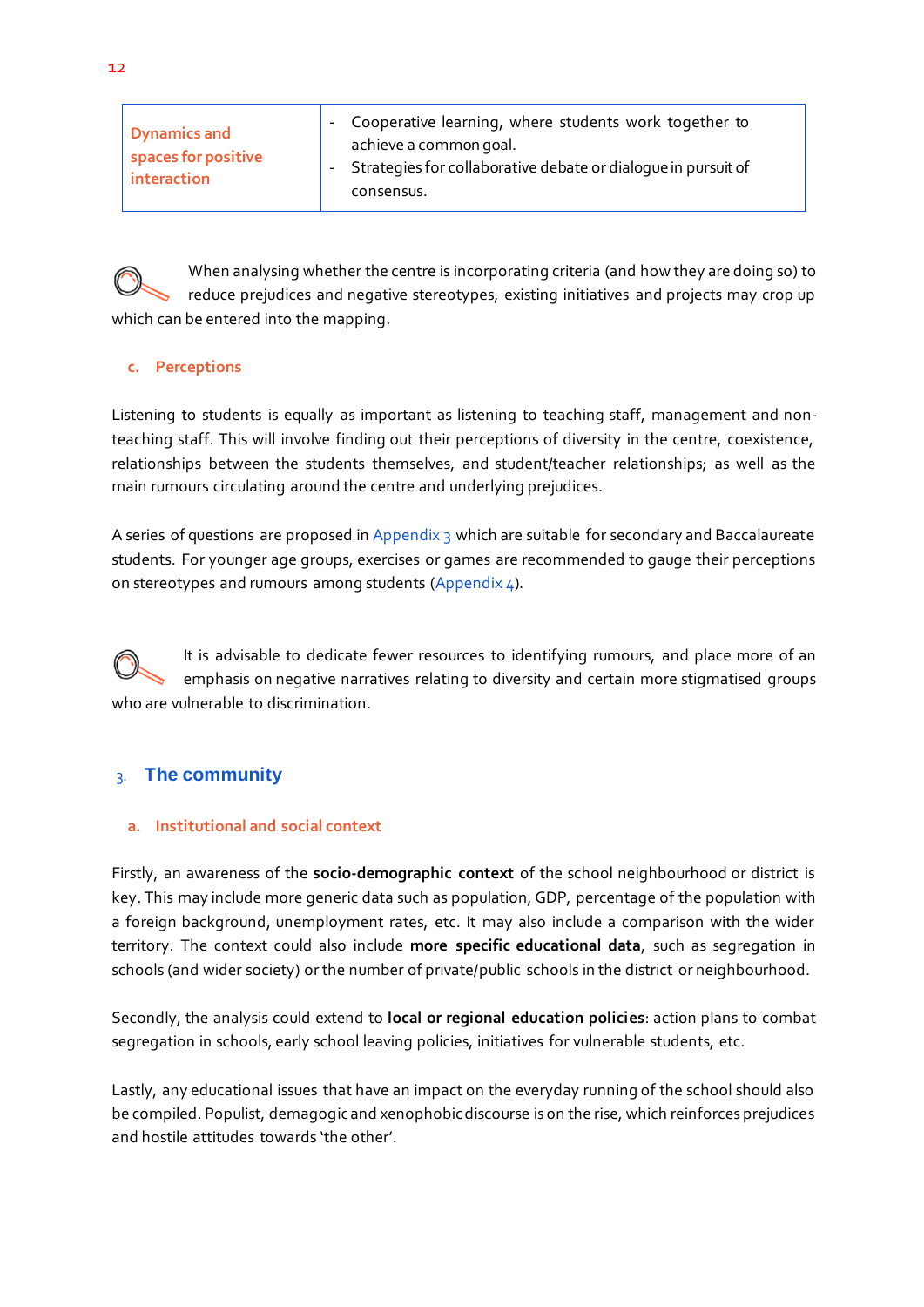#### **b. Families and parents' associations**

Families have a considerable influence on their children's construction of prejudices and behaviour. Therefore, parents and teachers - as socialising agents - must complement each other and work together if they want to reduce prejudices and stereotypes, and improve coexistence both inside and outside of the school. If the ARS is implemented by the management team, getting buy-in from families is key, given the influence parents have on their children.

First, it is necessary to understand how much families **know** about diversity-related issues and their level of participation in activities within the educational centre. Second, it is necessary to **listen to perceptions** of coexistence in the centre. Examining relationships between families is another exercise that will provide information relevant to the diagnosis.

In this regard, activities such as carrying out an online survey or focus groups (in an informal coffee morning or similar setting) with families are proposed. Taking advantage of any parents' association meetings or events with parental participation is also recommended (end of year parties, spring fairs or similar) as they could provide an arena for participatory activities. Once again, this exercise can be used to gauge families' predisposition and commitment to launching an ARS.

A series of questions are proposed in Appendix 5.

#### **c. Mapping actors**

One of the fundamental aspects of designing and launching an ARS is having a wide variety of allies and key actors on board. In schools, this starts with families, but engaging the wider community in the school district gradually over time is definitely worthwhile. Communicating with public administrations and other educational centres is also crucial. Cooperating and networking with other centres is driven by the desire to provide a coherent and coordinated response to educational challenges, establishing shared objectives which can be used to design actions.

The first step is to map not only the actors who already work with the educational centre (to a greater or lesser degree), but also any potential allies in the surrounding area where interactions take place. Spaces where we may find such actors are:

- **1.** Public administrations and local facilities: council, youth centres, libraries, civic centres, sports centres, cultural centres, etc.
- **2.** Social or cultural bodies, youth associations, organisations representing minorities or other specialist groups.
- **3.** Other educational centres.
- **4.** Older people's centres (i.e. day centres).
- **5.** Other spaces of interaction: local businesses, health centres, open spaces (parks, squares).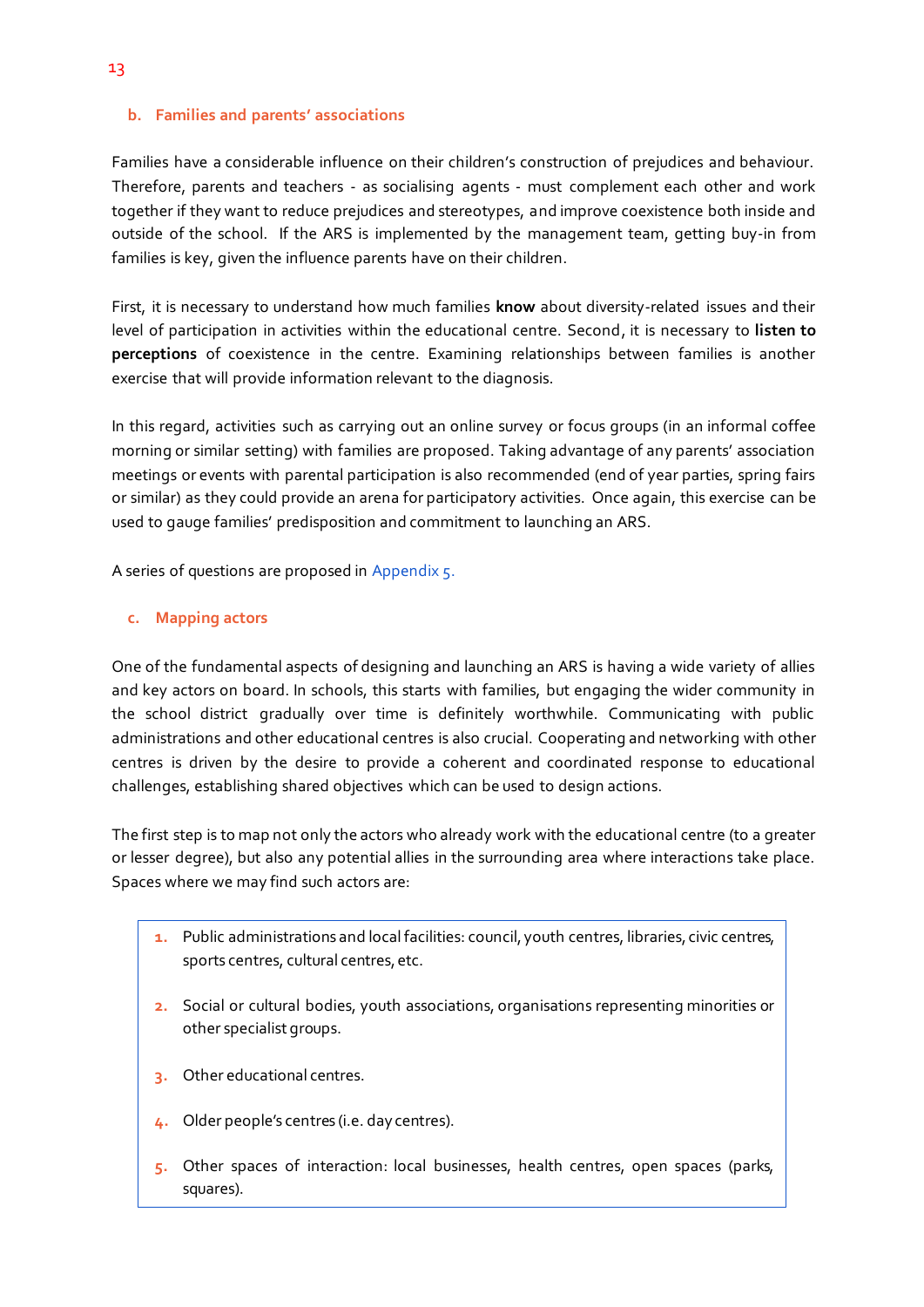#### **d. Mapping initiatives and projects**

As previously mentioned, mapping initiatives and projects can be used to identify what is being done already, and to assess whether any work carried out by other initiatives or similar projects can be built upon, creating synergies and working towards shared objectives. Having compiled any activities in the school itself - whether by the management team, teaching staff or students, other initiatives might be gathered from families or parents' associations, local cultural organisations or perhaps the city already has an ARS in place and works with the youth or educational sector.

The following tool can be used to gather information on internal or external initiatives relating to reducing prejudices, which can be filled with responses from surveys and interviews, or be explored together with actors from the school community.

The column on the left is for indicative purposes, and is based on the type of antirumours actions a centre may design based on their own objectives. A specific initiative may meet several objectives, and as such it should be viewed with flexibility. As well as helping to identify the various interventions and projects, this classification can help to identify the type of actions that are lacking, and consequently which objectives the centre should prioritise.

|                | Initiative (description)                                                                                                                                                                                                                                                                                                                                                                                                                                                                                                                                                                                                                                                                                                                                                | Leader/Organ<br>isation                                                                                   | Incorporate an<br>intercultural<br>perspective<br>and/or<br>antirumours<br>approach |
|----------------|-------------------------------------------------------------------------------------------------------------------------------------------------------------------------------------------------------------------------------------------------------------------------------------------------------------------------------------------------------------------------------------------------------------------------------------------------------------------------------------------------------------------------------------------------------------------------------------------------------------------------------------------------------------------------------------------------------------------------------------------------------------------------|-----------------------------------------------------------------------------------------------------------|-------------------------------------------------------------------------------------|
| H.<br>H.<br>H. | Promoting knowledge and awareness of culture,<br>cultural diversity, the historical elements of inequality<br>and discrimination (i.e. invite leaders).<br>Encourage critical thought and self-reflection (i.e.<br>ethnographic tasks).<br>Work on empathy (i.e. role play, virtual reality).<br>Promote dynamics and spaces of positive interaction<br>direct contact, webinars, social media,<br>(i.e.<br>cooperative tasks/puzzles), discussions and debates in<br>pursuit of consensus, indirect contact.<br>ARS at a city level (i.e. actions in the educational and<br>youth field).<br>Actions promoted by the City Council or Regional<br>Government (centre networks, lecture series, etc.).<br>Involve families.<br>Directly confront prejudices and rumours. | Centre<br>Entity<br>/neighbourhoo<br>d association<br>Parents'<br>association<br>Public<br>administration | Yes/In what way?<br>No/How it could<br>be incorporated?                             |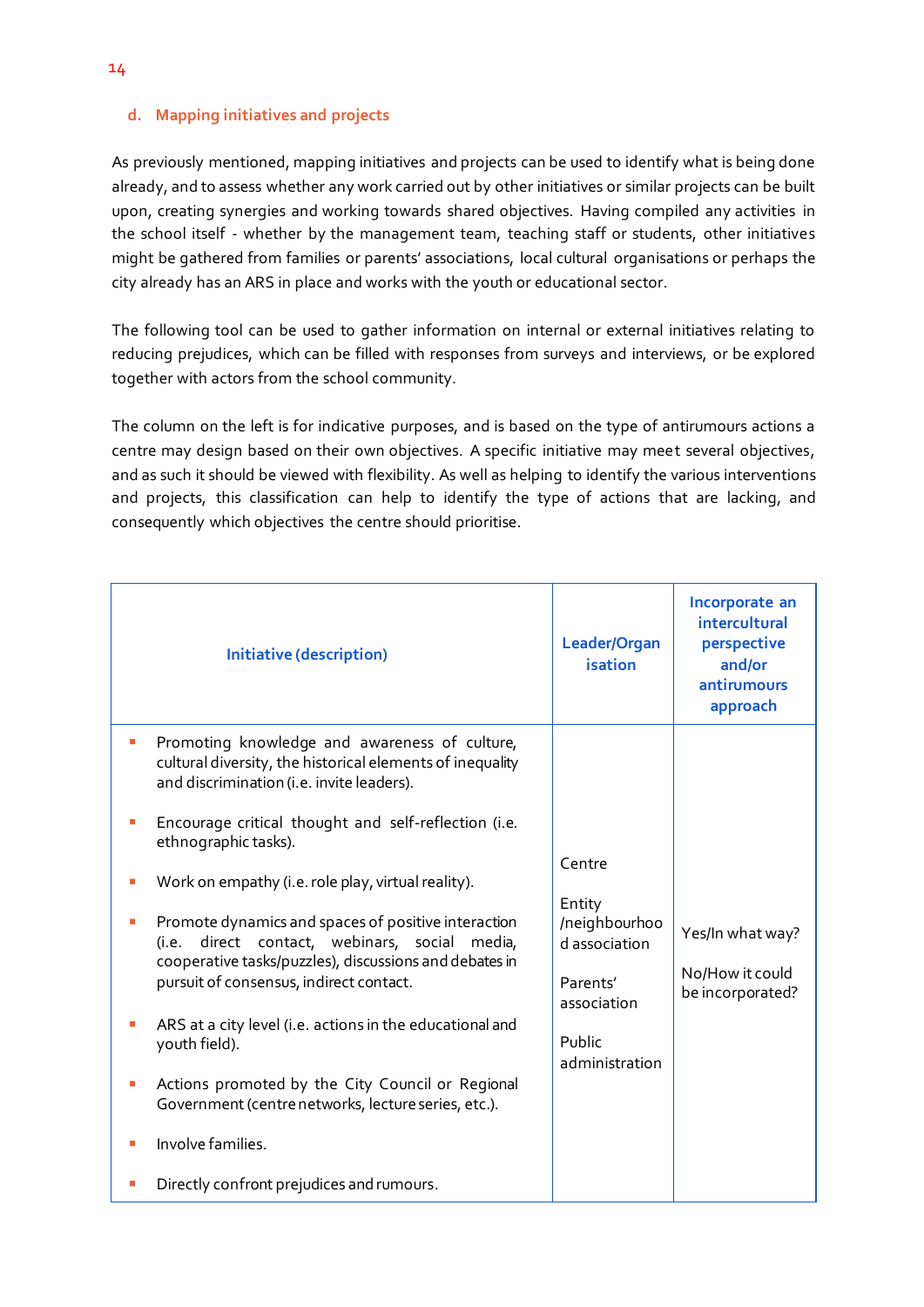| Make the school's commitment to respecting and      |  |
|-----------------------------------------------------|--|
| recognising diversity more prominent (international |  |
| days, awareness and communications campaigns).      |  |

Initiative mapping should also be used to evaluate whether the initiatives are effective in promoting interculturality, questioning prejudices and encouraging critical thinking. This should not be reduced to a check-list exercise; rather, there should be a critical review of all that is being implemented.

## 4. **Challenges and opportunities**

The information gathered from interviews, surveys and other documents may also be analysed by following the check-list proposed below. Each area of activity can be assessed in terms of the challenges and opportunities presented, which can later be used to decide how to proceed:

| <b>Elements of designing an ARS</b>                                                                      | <b>Challenges/weaknesses</b>                                                                          | <b>Opportunities</b>                                                                                      |
|----------------------------------------------------------------------------------------------------------|-------------------------------------------------------------------------------------------------------|-----------------------------------------------------------------------------------------------------------|
| Commitment from management.<br>Technical and political will and<br>support at a local or regional level. | e.g. no existing ARS at a local level                                                                 | e.g. decision consistent<br>with the centre's policies<br>and principles                                  |
| Representativeness of teaching and<br>non-teaching staff.                                                | e.g. little diversity among teaching<br>staff, staff with a foreign<br>background working in services | e.g. existing intercultural<br>strategy in the city with<br>a plan in place to<br>diversify the workforce |
| Structural issues at the educational<br>centre.                                                          | e.g. lack of resources                                                                                | e.g. low staff turnover                                                                                   |
| Parents' association involvement<br>and commitment. Families'<br>willingness and participation.          | e.g. low level of family participation                                                                | e.g. a committed parent<br>group                                                                          |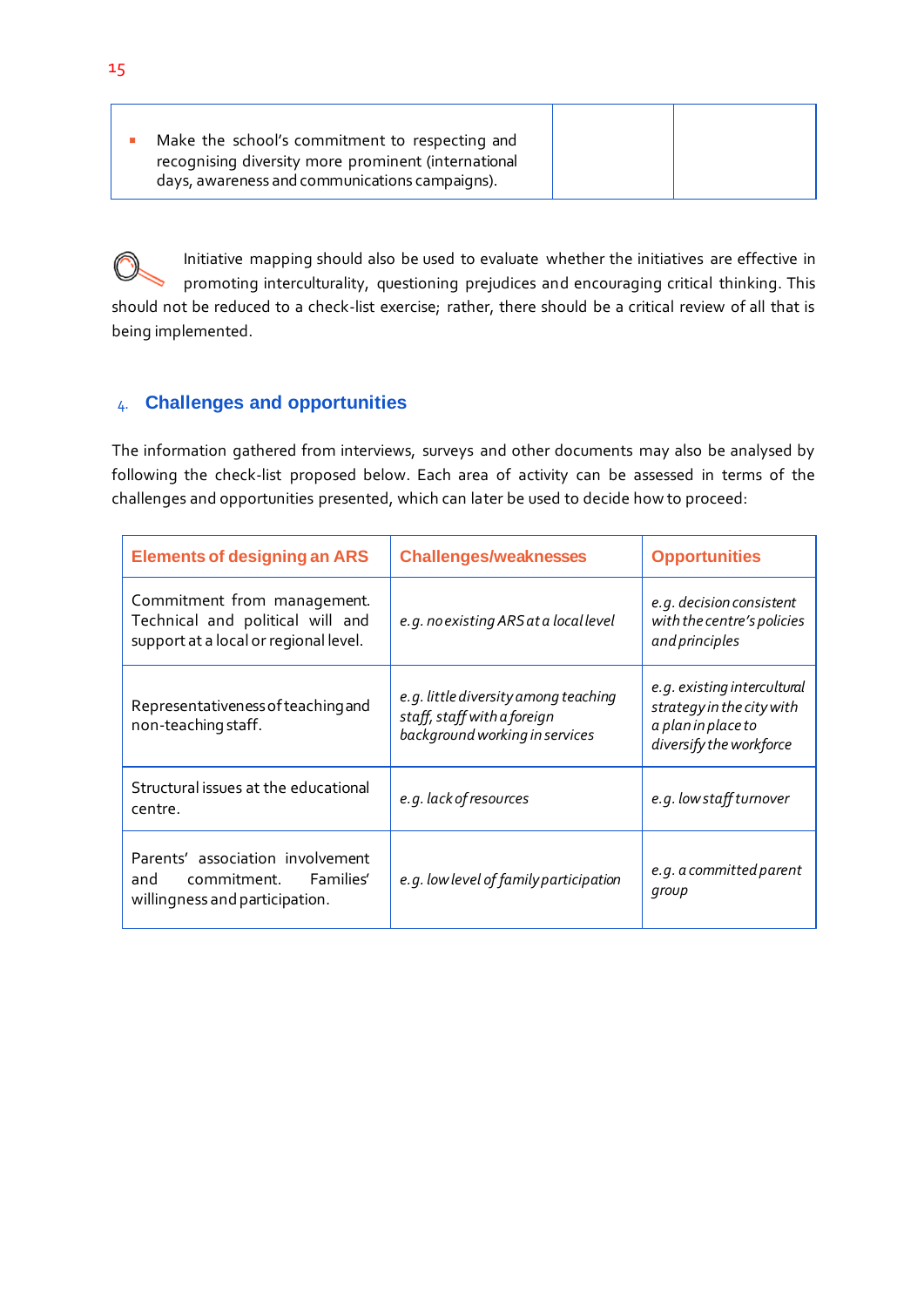| Identifying key actors to:                                                                                                                                                                                                                                                                                |                                                                                                                           |                                                                                                                                                                                              |
|-----------------------------------------------------------------------------------------------------------------------------------------------------------------------------------------------------------------------------------------------------------------------------------------------------------|---------------------------------------------------------------------------------------------------------------------------|----------------------------------------------------------------------------------------------------------------------------------------------------------------------------------------------|
| create a core team made up of<br>different profiles and actors<br>may<br>be<br>students,<br>(this<br>teachers,<br>management,<br>parents'<br>associations<br>or<br>representatives of<br>other<br>organisations).<br>Antirumours<br>create<br>an<br>Network in the future or join<br>an existing network. | e.g. language or timetable issues                                                                                         | e.g. existing spaces<br>within the school with<br>committed parents and<br>teaching staff (choir,<br>sports teams)                                                                           |
| *Evaluate: diverse profile, belief in<br>project, prior skills and<br>the<br>knowledge, motivation, capacity to<br>alliances,<br>flexibility,<br>create<br>creativity, etc.                                                                                                                               |                                                                                                                           |                                                                                                                                                                                              |
| Methodologies/initiatives with an<br>intercultural/antirumours approach                                                                                                                                                                                                                                   | e.g. create a cross-cutting<br>antirumours approach that goes<br>beyond ad-hoc activities in arts,<br>culture and history | e.g. existing initiatives<br>and actions aligned with<br>the antirumours<br>approach; be part of a<br>project or schools'<br>network providing<br>opportunities to<br>exchange best practice |
| Training teaching staff, families and<br>management                                                                                                                                                                                                                                                       | e.g. limited resources                                                                                                    | e.g. teaching staff with<br>prior training on the<br>subject; training courses<br>offered by the Dept. of<br>Education                                                                       |
| Socio-economic and<br>cultural<br>context                                                                                                                                                                                                                                                                 | e.g. high levels of segregation in<br>the city's schools, concentration of<br>vulnerable students                         | e.g. cultural facilities<br>and public services in the<br>vicinity                                                                                                                           |
| The reality of the school in terms of<br>relations, coexistence, interactions,<br>prejudices and rumours.                                                                                                                                                                                                 | e.g. bullying, limited interaction<br>between students of different<br>sociocultural backgrounds                          | e.g. teachingstaff with<br>diverse sociocultural<br>backgrounds                                                                                                                              |

This analysis may on occasion be used to organise work being done, and to give positive recognition to activities which are working well and have a positive impact on students, teaching staff and/or the wider school community.

Summary of diagnosis content: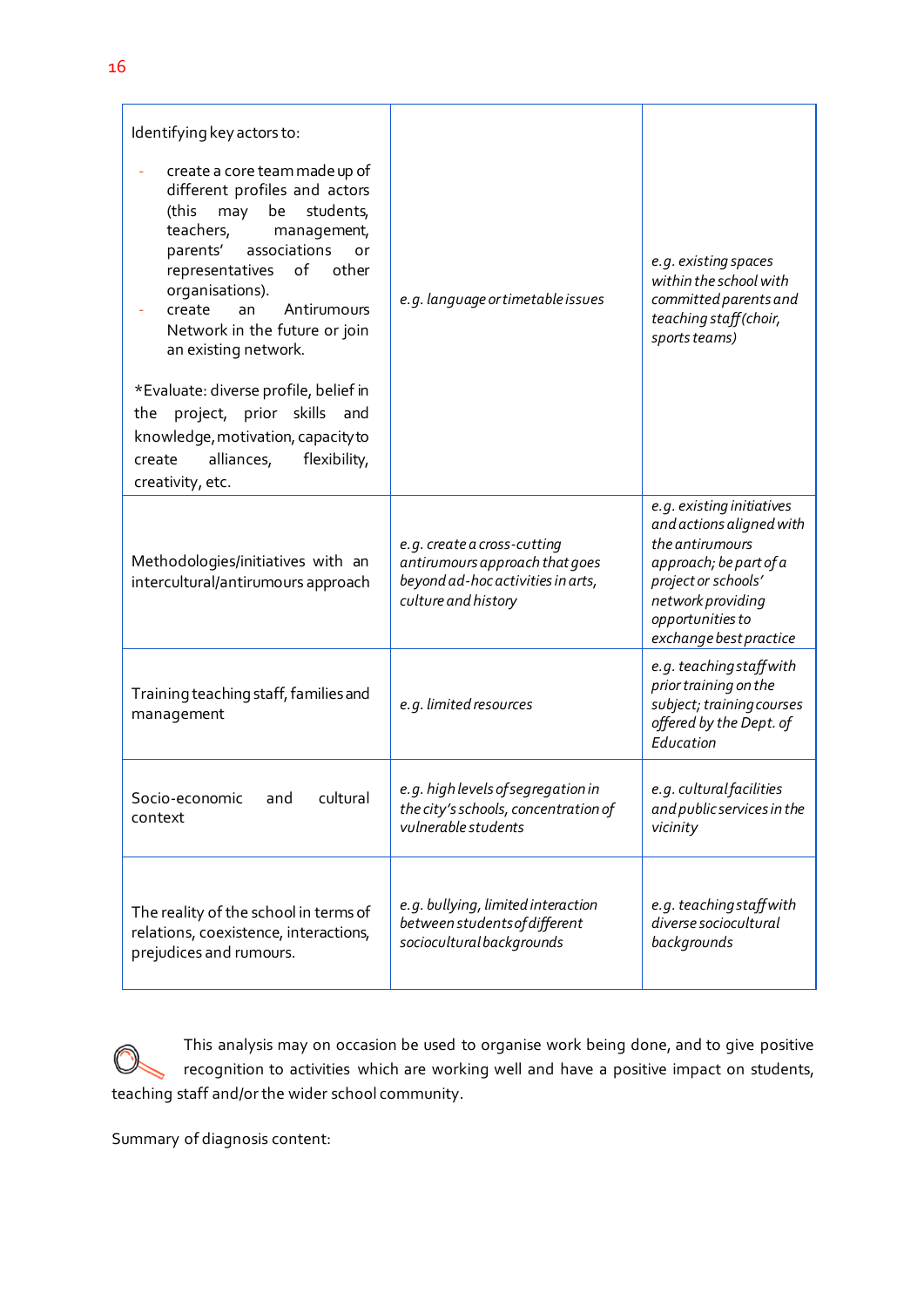

This analysis will lead to the design of a concrete action plan, prioritising the scope, actors and types of interventions the school will undertake in order to implement an Antirumours Strategy. Alternatively, it will be used to adapt initiatives to the antirumours approach based on the school's objectives.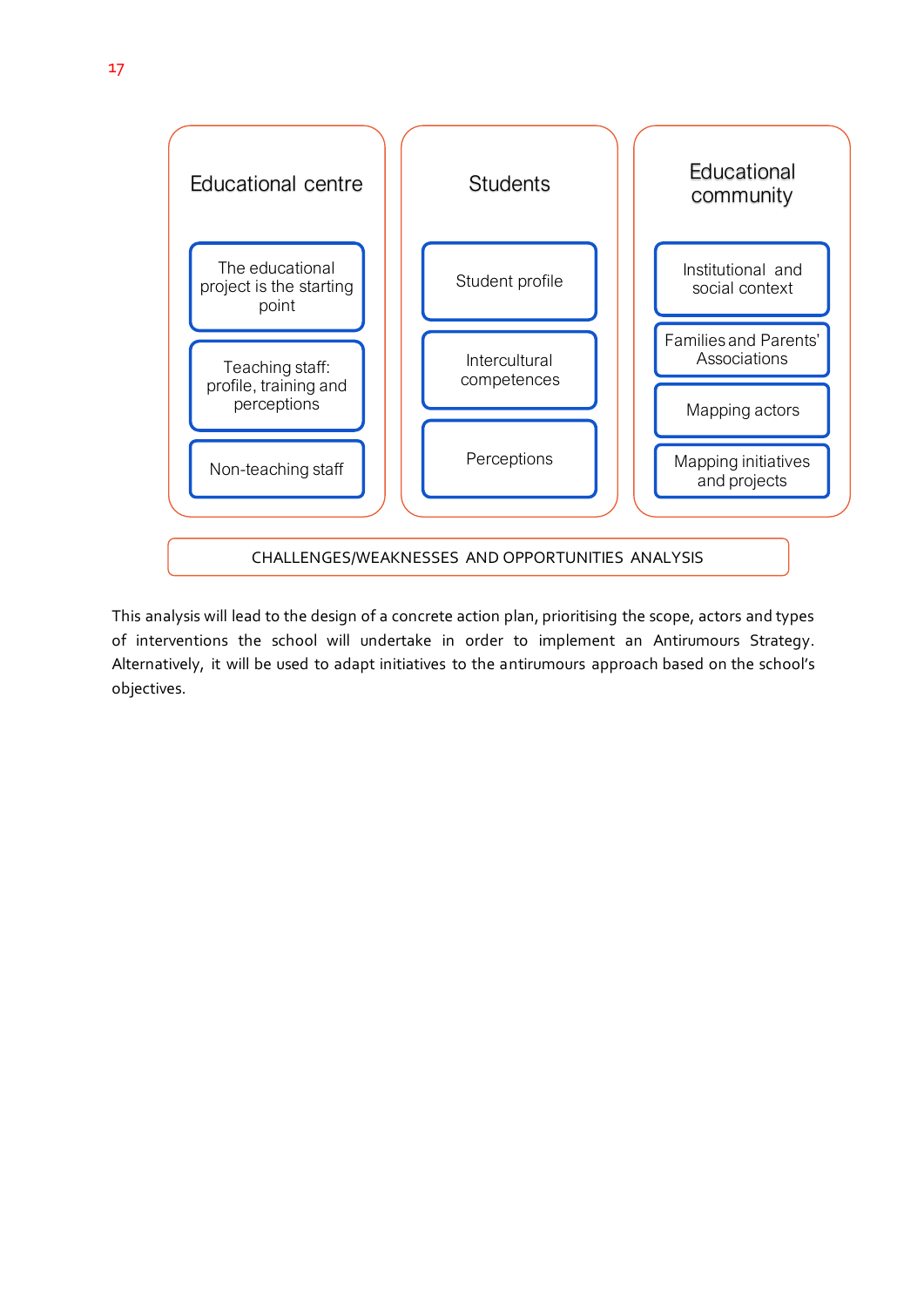## **#05 Appendix**

#### Appendix 1. Questions for the management team<sup>4</sup>

#### EDUCATIONAL CENTRE

- 1. Does the school have specific policies in place to encourage inclusion among people from diverse sociocultural backgrounds? Provide further information
- 2. Does the school have standards in place to deal with discrimination cases? (educational/disciplinary processes, etc.) Is there a department dedicated to discrimination cases? Are records kept of discrimination cases in the school community, including the technical and teaching staff?
- 3. Does the school promote cultural and/or social activities that help to raise awareness of the centre/surrounding area's diversity? Give examples or relate experiences.
- 4. Does the school offer mother tongue language learning as part of its curricular/extra-curricular activities programme?
- 5. Are the needs of all students/staff catered to in the canteen? If yes, how?
- 6. Does the school offer extra-curricular activities that facilitate awareness of other sociocultural realities? Give examples or relate experiences.
	- a. Are student, teaching and other staff's diverse backgrounds taken into account when designing, contracting or promoting extra-curricular activities?
	- b. Are the diverse backgrounds of supervisors, trainers and providers of extra-curricular activities taken into account?
- 7. Are specific measures being taken to ensure a lack of segregation in the school setting?
- 8. Is diversity taken into account when planning spaces of interaction or general facilities (bathrooms, changing rooms, lockers, canteen, etc.)?
- 9. Does the centre develop or take part in international programmes for students and/or staff?
- 10. Do the school's governing/representative bodies have equal representation from different groups? Are there specific strategies in place to encourage people from diverse sociocultural backgrounds to participate in the school's governing/representative bodies?

#### TEACHING AND NON-TEACHING STAFF

- 11. Do the school's NON-teaching staff reflect the diversity of the school? And the surrounding area? Do the school's teaching staff reflect the diversity of the school? And the surrounding area?
- 12. Does the school promote and facilitate additional intercultural training for the teaching team? If yes, what kind of training?

<sup>4</sup> These questions have been adapted from the AFS Intercultura y Travesías intercultural health tool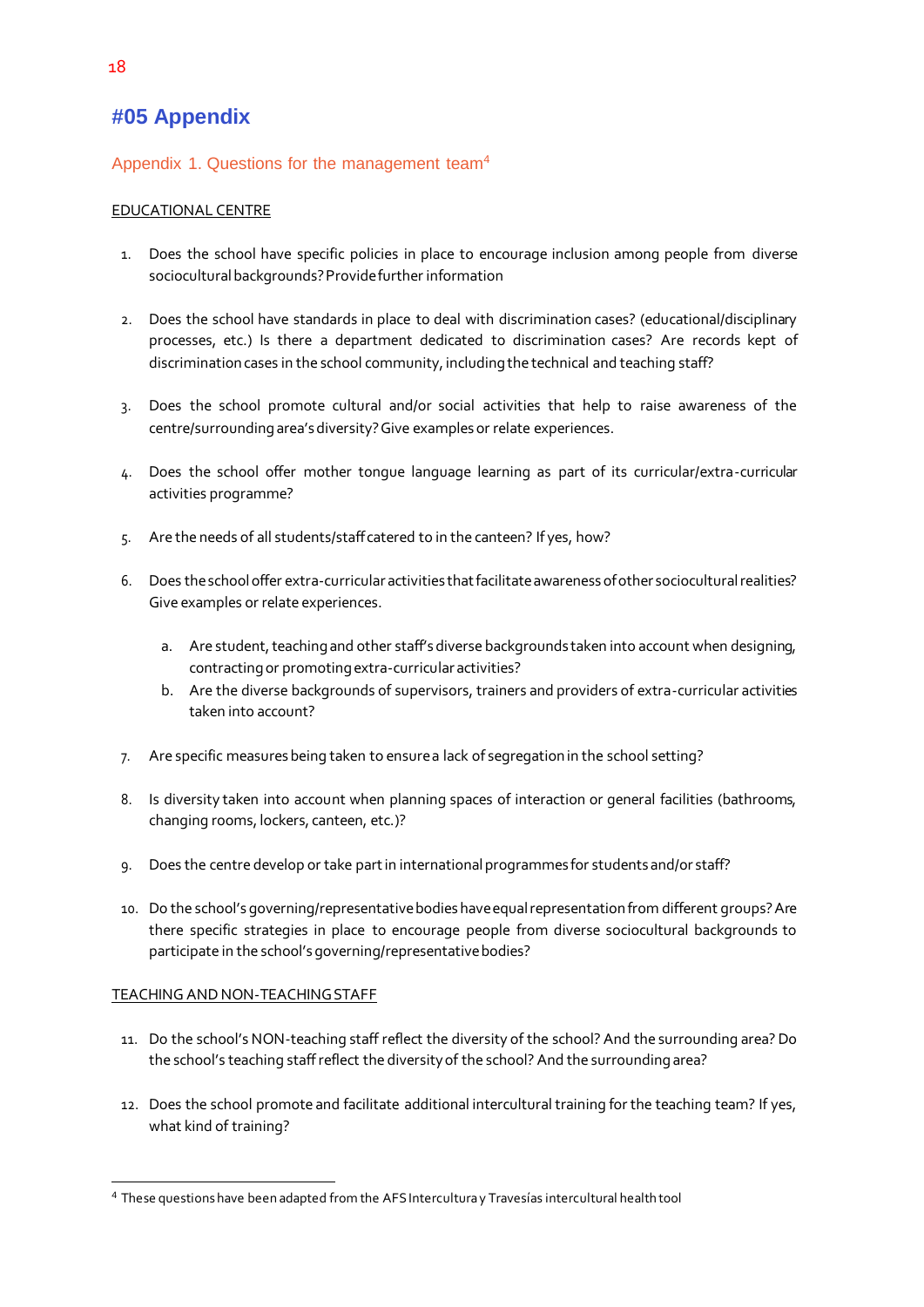- 13. Does the school evaluate the teaching and technical staff's intercultural competences? How?
- 14. Does the school have a specialist in intercultural mediation? Does it have the support of organisations or external experts in mediation and/or conflict resolution? Who/which and when?
- 15. Does the school have members of teaching or technical staff with diverse language skills?

#### **STUDENTS**

- 16. Do the students reflect the diversity of the surrounding area or region?
- 17. Does the school offer support with welcoming new people, with an awareness of the needs specific to each case? Explain the type of support.
- 18. Does the school promote and facilitate intercultural training for students? If yes, what kind of training? Does the school evaluate students' intercultural competences?
- 19. Does the school encourage social or cultural activities that promote knowledge, awareness and intercultural competences among students? How?

#### SCHOOL COMMUNITY

- 20. Does the make-up of the parents' association reflect the diversity of the area? And the school itself? Does the school have any strategies in place to encourage parents from diverse sociocultural backgrounds to participate in the parents' association?
- 21. Does the school have a relationship with its council's interculturality/coexistence/migration department? What does this consist of?
- 22. Does the school have a relationship with organisations or associations for immigrants that promote interculturality in the region/surrounding areas? If yes, what kind of organisations? Note the type of activity.
- 23. Does the school facilitate the involvement of associations and other organisations in its cultural/extracurricular activities etc.?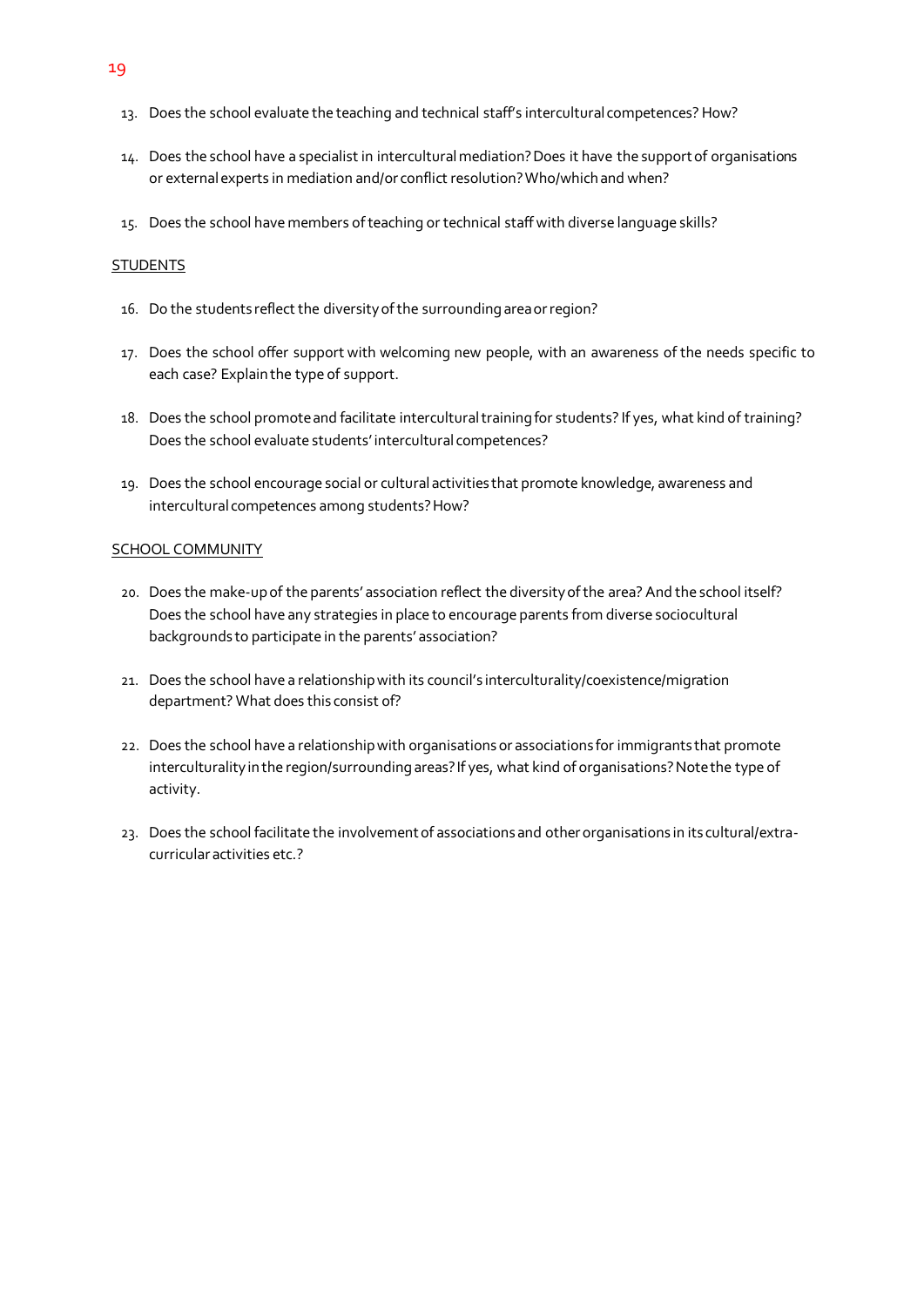#### Appendix 2. Questions for teaching staff

We propose a semi-open questionnaire. Some questions can be modified to make them more open, which could be used for individual interviews or in small focus groups (maximum 5 people).

- 1. What does interculturality mean to you?
- 2. What do you understand by the term intercultural education?
- 3. Have you received any training in intercultural education, reducing prejudices, discrimination, hate speech, the antirumours approach, etc.?
- 4. If yes, -What did this consist of? -Was it on your own initiative, or organised by the school?
- 5. Do you have the necessary instruments (materials and resources etc.) to attend to and manage diversity within the school?
- 6. Outline the instruments in place or any other tools required:
- 7. Have you witnessed any situations that have provoked a conflict based on cultural differences?
- 8. How was it handled?
- 9. Do you have activities or workshops in the classroom to encourage knowledge or critical thinking on sociocultural diversity? If yes, what kind of activities?
- 10. Are sensitive issues taken into account when planning classes and content, etc.? In what way? And similarly, when choosing text books, reading and other materials?
- 11. How would you describe relationships between students from diverse backgrounds, cultures and belief systems and the 'native' students?
	- VERY GOOD
	- CORDIAL
	- **INDIFFERENT**
	- **DISTANT**
	- NON-EXISTENT
- 12. Where/when do these interactions take place?
- 13. Does the school involve actors from the educational community when organising activities?
	- **E** YES, ALMOST ALWAYS
	- **E** FREQUENTLY
	- SOMETIMES
	- RARELY
	- **NO, ALMOST NEVER**

Give examples or relate experiences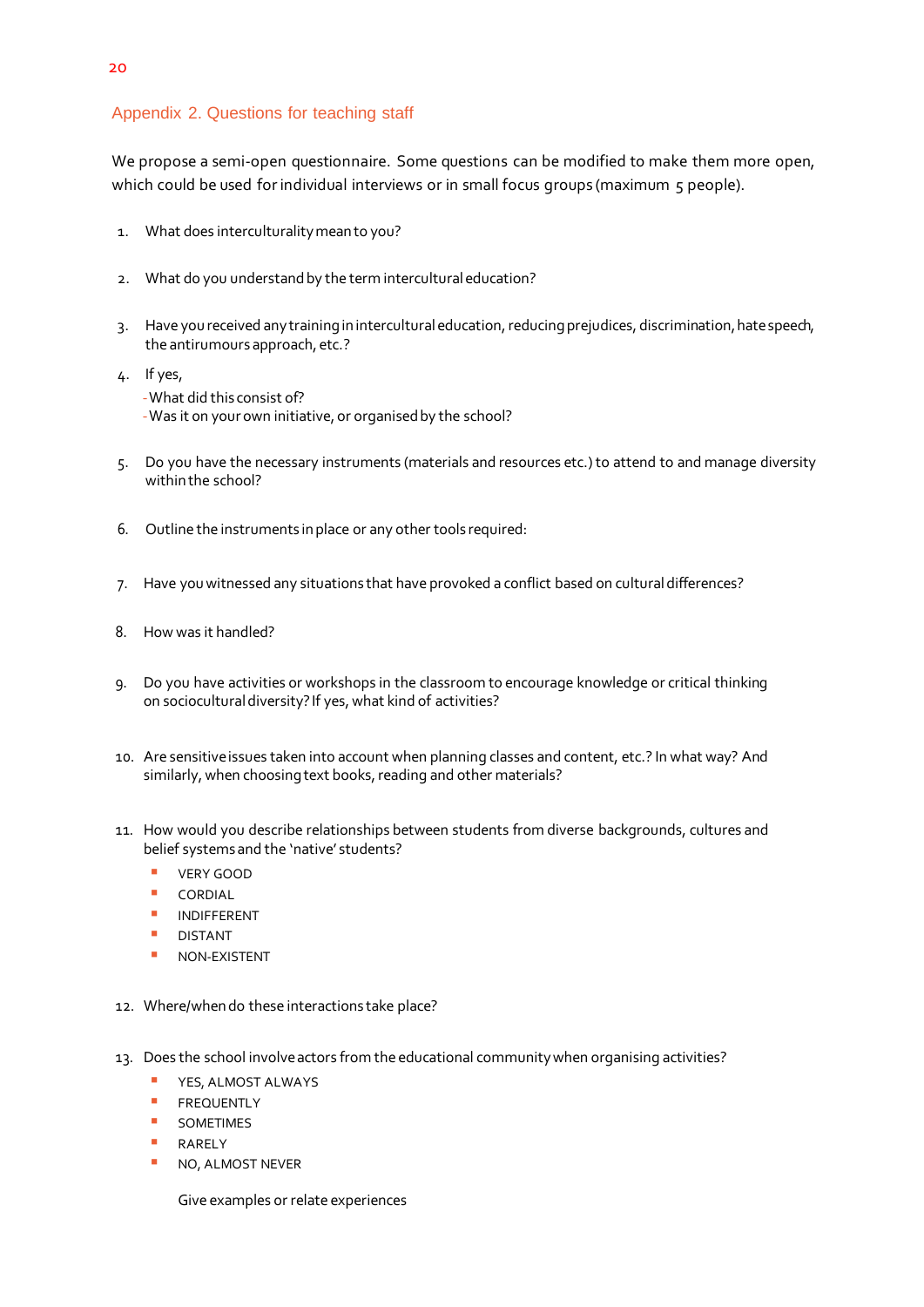- 14. Does the school collaborate with other schools on joint actions?
	- YES, ALMOST ALWAYS
	- **E** FREQUENTLY
	- SOMETIMES
	- RARELY
	- NO, ALMOST NEVER

Give examples or relate experiences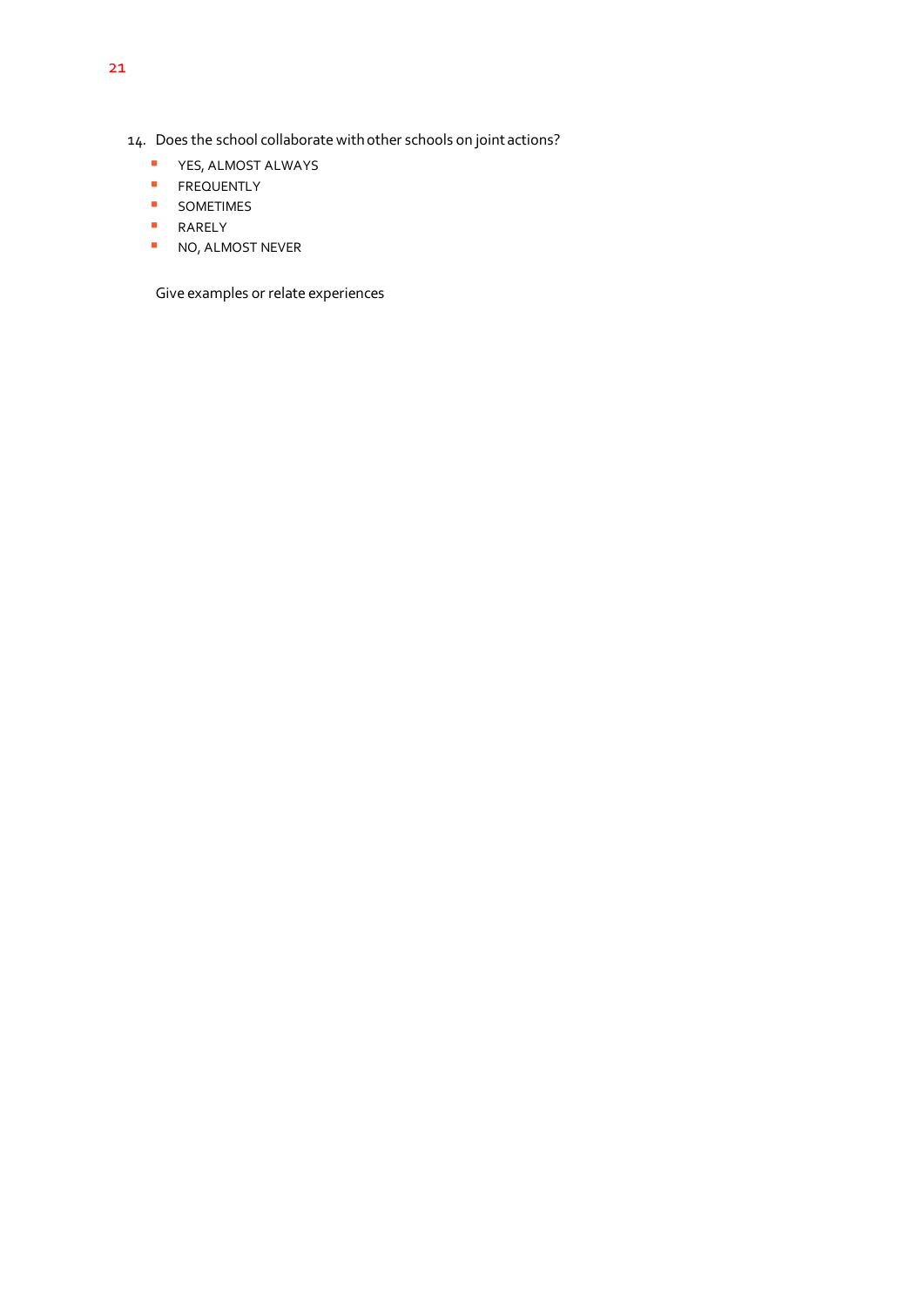#### Appendix 3. Questions for non-teaching staff

We propose a semi-open questionnaire, almost identical to the teaching staff questionnaire but with some changes, and shorter. Some questions can be modified to make them more open, which could be used for individual interviews or in small focus groups (maximum 5 people).

- 1. What does interculturality mean to you?
- 2. What do you understand by the term intercultural education?
- 3. Have you received any training in intercultural education, reducing prejudices, discrimination, hate speech, antirumours approach, etc.?
- 4. If yes,
	- what did this consist of?
	- Was it on your own initiative, or that of the school?
- 5. Do you have instruments (materials and resources etc.) to attend to and manage diversity within the school?
- 6. Outline the instruments in place or any other tools required:
- 7. Have you witnessed any situations that have provoked a conflict based on cultural differences?
- 8. How was it handled?
- 9. How would you describe relationships between students from diverse backgrounds, cultures and belief systems and the 'native' students?
	- VERY GOOD
	- CORDIAL
	- **INDIFFERENT**
	- **DISTANT**
	- **NON-EXISTENT**
- 10. Where/when do these interactions take place?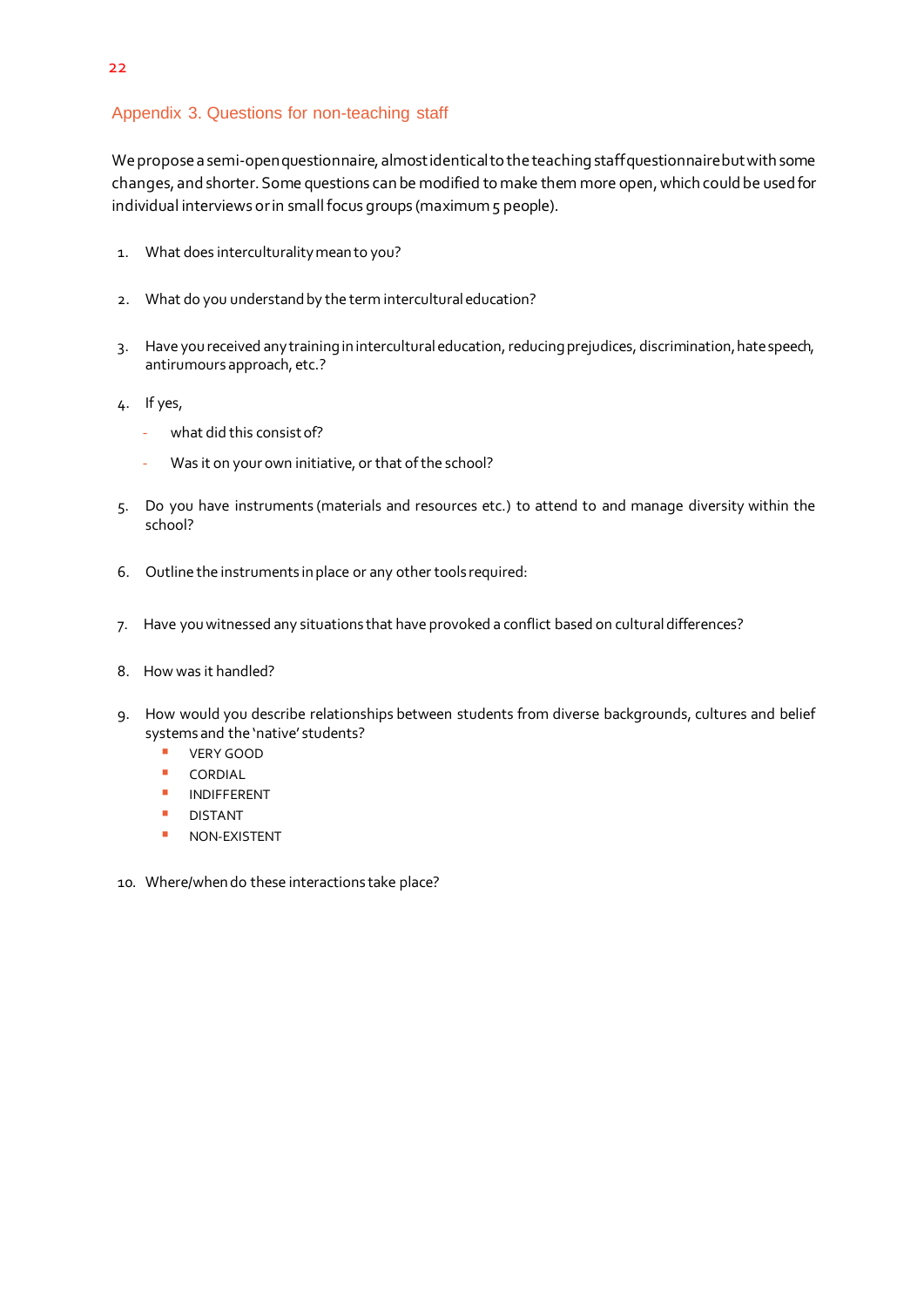#### Appendix 4. Questions for students

Cities with Antirumours Strategies have employed a range of methodologies to identify rumours. Experience has shown that it is sometimes more beneficial to combine more traditional approaches (interviews, questionnaires, focus groups) with more participatory, creative methods.

In the case of questionnaires/interviews, it is best to start with more general, open questions, so that people can express their perceptions more freely:

- **In your opinion, what are the main challenges related to coexistence in your school?**
- Are any of these challenges related to specific groups? Can you give specific examples?

We also advise avoiding any reference to specific groups or rumours in questions. More neutral questions are more objective, for example:

- What are the main rumours you have heard in your school about diversity?
- Do these rumours refer to specific groups? (immigrants, refugees, ethnic minorities, majority groups, Gypsy or Muslim people etc.).

Rather than just identifying the rumours, we want to find out what they think of them and how they are acting, so if the answer is: "I've heard rumours that immigrants abuse the welfare system", you could go on to say:

- Do you think these rumours are true, false, or exaggerated/distorted versions of reality, and why do you think that could be?
- Do specific groups defend this opinion (politicians, local population, foreign nationals, social welfare users, the media, etc.)?
- **■** Through which channels/messages/spaces are these comments being spread? (friends, social media, the media, family, workplace)
- Have you ever tried to argue against this opinion? What argument did you use? What had the biggest impact?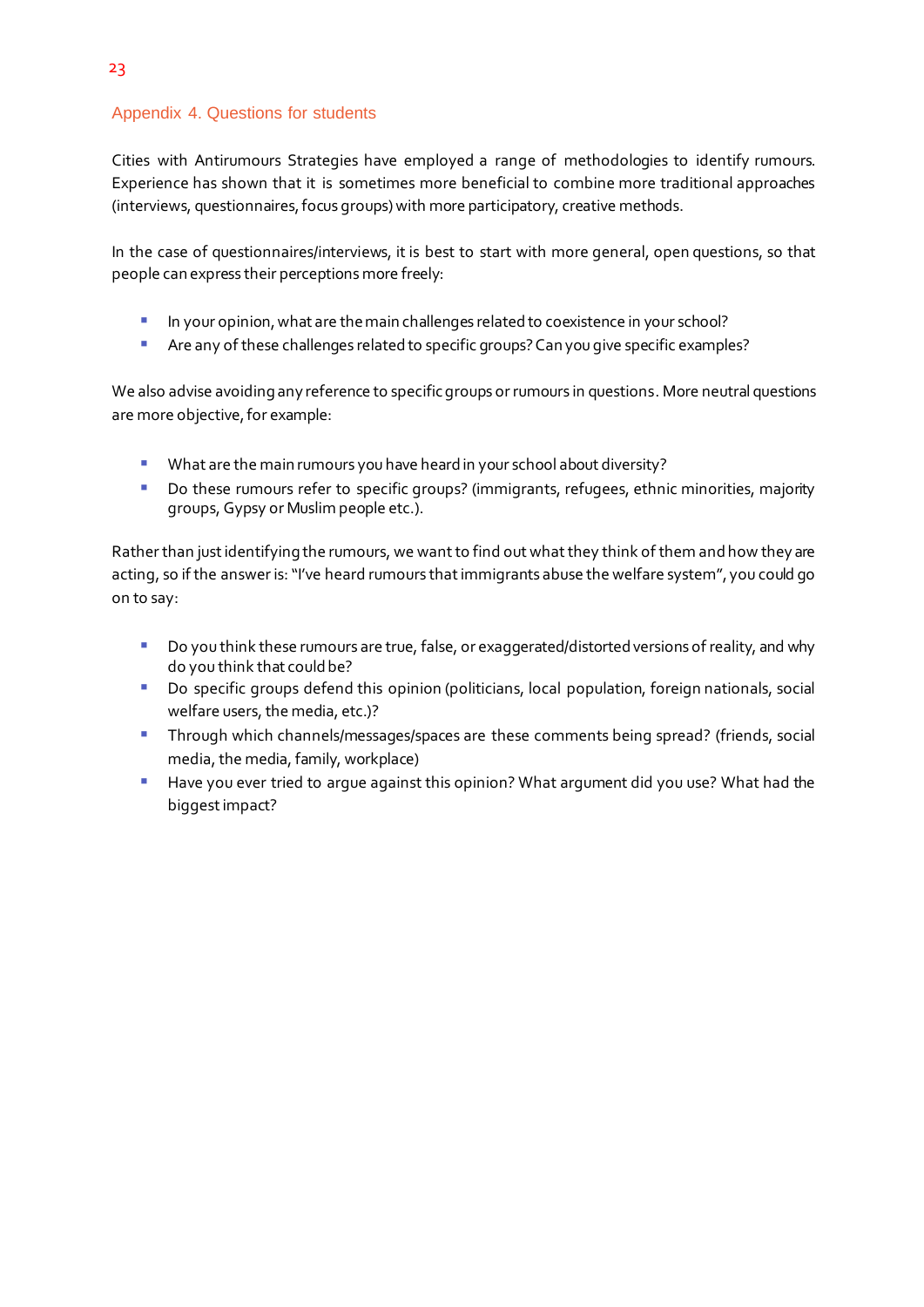#### Appendix 5. Exercises / activities for students

As stated in the Antirumours Guide, an important means of identifying rumours and simultaneously promoting debate and awareness-raising is to organise 2-3 hour workshops on 'collecting rumours'. One such method consists of dividing students into groups of four to six people and asking the following questions:

- **EXECT Have you been the object of rumours or stereotypes (linked with gender, age, profession, physical** appearance, etc.)? And if yes, how did it make you feel?
- **■** What are the main rumours you have heard in your school?

From here, you can continue with rumours related to diversity and different social groups:

- What are the main rumours you have heard in your school about diversity? Do these rumours refer to specific groups?
- Do you think these rumours are true, false, or exaggerated/distorted versions of reality? Why do you think this?

Once groups have presented their results, the facilitators can prompt a debate and highlight the main findings.

Many cities have found creative and original ways of identifying rumours with a significant impact.

- **E** A rubbish bin for prejudices: invite students to throw away their prejudices. Each student takes a sheet of paper and writes a rumour or prejudice said about themself on one side, and on the other, one of their own prejudices. Later, these are all thrown in the rubbish bin.
- Certain territories have found anonymity works well here. One option is to create a box where students can respond to either a general question on coexistence in the school or collecting rumours.

Antirumours actions and games go beyond promoting knowledge and critical thinking, empathy and positive interaction. They can also be used to find out about perceptions of stereotypes and rumours among students. Games like 'guess who', 'crossed arms' or 'theatre/statue' can all contribute to these goals. This *quide* promoted by the Bilbao Antirumours Strategy compiles a list of games for dealing with stereotypes and prejudices. Th[e Antirumours Guide for the Educational Field](http://www.ciudadesinterculturales.com/wp-content/uploads/2020/06/Antirumores-en-el-ámbito-educativo.pdf) also contains activities of this type.

Lastly, antirumours **training** sessions also present an ideal setting for identifying perceptions, attitudes and stereotypes surrounding cultural diversity. These can subsequently be used to promote analysis, selfreflection and critical thinking.